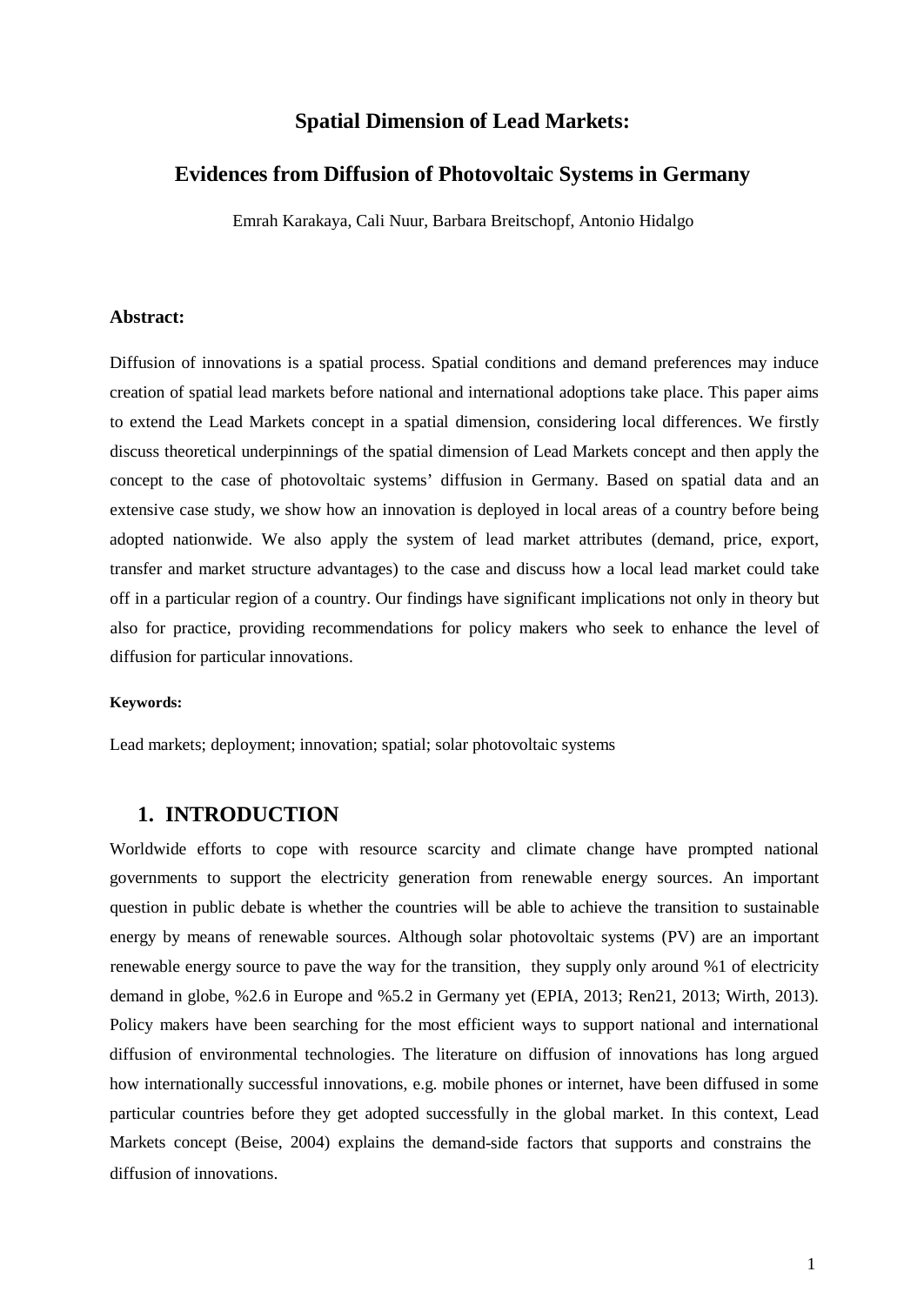The Lead Market Concept assumes the presence of two markets: lead markets that are the countries adopting the globally successful innovation at initial phase, and lag markets that eventually follow the lead ones. It is common to identify the lead markets at the national scale: Israel in agriculture (Takeuchi & Porter, 1986), Japan in electronics (Takeuchi & Porter, 1986), Nordic countries in mobile phones (Beise, 2004), Denmark in wind energy sector (Beise & Rennings, 2005); the USA both in catalytic converters of automobiles (Jänicke & Jacob, 2005) and the efficient coal technologies (Horbach, Chen, Rennings, & Vögele, 2014); and Germany in fuel-efficient passenger cars (Beise & Rennings, 2005). Lead markets are often driven by country-specific factors, such as demand advantage, relative price decrease, high reliability, high export capacity and a competitive market (Beise & Rennings, 2005; Beise, 2004).

<span id="page-1-0"></span>The lead market concept has been applied, however, exclusively for cross-country analysis to date. To our knowledge, there is not empirical evidence on the existence of spatial lead markets at local and regional levels. However, geography matters for diffusion of innovations. The spatial aspects are essential for understanding the diffusion paths (Blaikie, 1978; Brown, 1975; Griliches, 1957). The diffusion of innovations first occurs at local and regional scales, where essential elements of diffusion, such as communication, mainly take place. The point of departure of this paper is that spatial demand preferences and environmental conditions may induce creation of lead markets, (Ghoshal & Bartlett, 1990). This paper discusses the lead market concept as a spatial process and explains how some spatial regions adopt the innovation at initial phase and lead the rest of a country. Furthermore, we argue that, what Beise (2004) defined as basic attributes for the lead market role, price advantage, demand advantage, transfer advantage, export advantage and market structure advantage, drive some particular spatial regions in a country to take the lead in diffusion.

The diffusion of photovoltaic systems (PV) in Germany is used as empirical case because of two main reasons. Firstly, regions in Germany follow different patterns of PV diffusion whilst a homogenous national policy. Secondly, it represents the largest market in the world, having 32 percent share of global PV installed capacity (GTAI, 2013). In 2012, Germany was the top country in terms of newly connected photovoltaic systems; followed by China, Italy, the USA and Japan (EPIA, 2013). However, there is much to understand about spatial dimension of PV diffusion in Germany. Apart from this introduction, the paper consists of other four sections. Section 2 presents the theoretical framework about the spatial dimension of lead markets. Section 3 explains the research methodology and section 4 gives an overview about diffusion of PV in Germany. Based on the empirical data, section 5 presents the spatial lead markets of PV and discusses the spatial-specific attributes. Finally, Section 6 presents the conclusions with policy and industrial implications.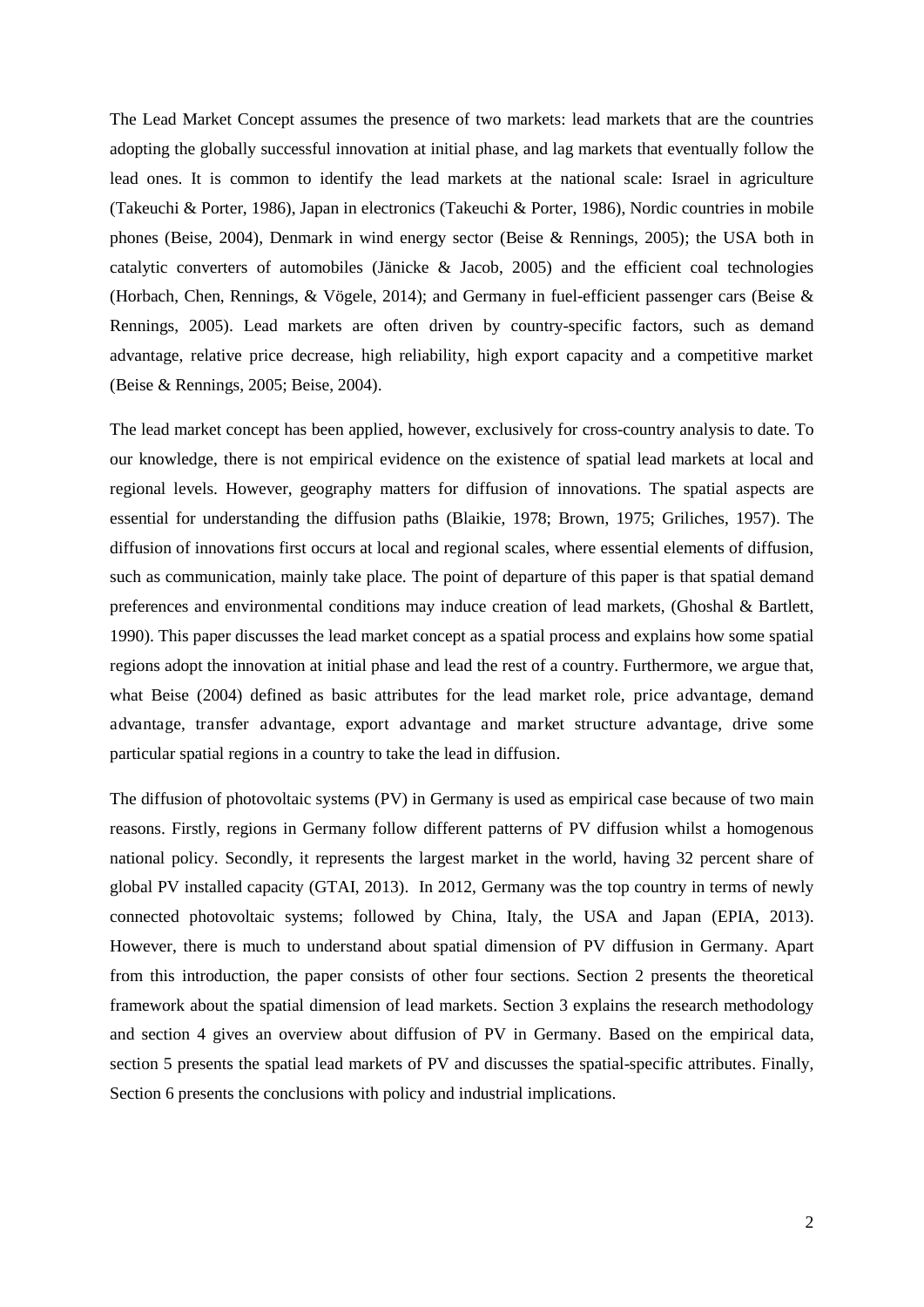# **2. THE LEAD MARKET CONCEPT**

### **2.1. Evolution and applications of the concept**

The lead market concept (Beise, 2001, 2004) analyzes the rate of innovation diffusion in countries over time. In the vast literature on innovation and policy studies, the concept has played an important role in shedding lights on the role of demand-side factors on diffusion (Quitzow, Walz, Köhler, & Rennings, 2014), particularly for environmental innovations (Karakaya, Hidalgo, & Nuur, 2014). The theoretical underpinnings of lead market concept has family resemblance with the diamond model for the competitiveness of nations (Porter, 1990), which explains the driving factors for the competitive advantage in particular industries as: input or resource conditions (human, knowledge, physical etc.), demand conditions, supporting and supplying industries, firm strategy and structure, politics and chance (crisis and opportunities). Beise (2004) argues that lead market concept can be interpreted as an extension of Porter´s demand conditions factor for competitive advantage. Focusing on demand, particularly on diffusion curves, Beise (2004) classifies the drivers of a country to be a lead market as: price and cost advantages, demand advantage, transfer advantage, export advantage and market structure advantages. Based on different innovation designs competing on the world market, he identifies that a lead market is followed by lag markets, resulting in diffusion of an innovation in globe (see Figure 1). A lead market does not necessarily represent the country where the invention takes place, but the country where the diffusion of innovation takes off before innovation spreads globally.



Figure 1. Lead markets vs. Lag Markets for diffusion of innovations (from Beise, 2004)

Not surprisingly, the lead market concept shares the features of other concepts that have been developed in the field of innovation studies. The dominant design, as introduced by Utterback (1994), is the focal point of the lead market concept. It explains the competition of alternative designs for an innovation, serving for the same need or function. In the same manner, Lead Users concept (von Hippel, 1986) helps to explain the demand advantage of lead markets. Lead users are the ones whose present needs will become general in globe. They can serve as a forecasting laboratory, providing the design of an innovation that will be adopted by the rest. To some extent, Vernon's (1966) seminal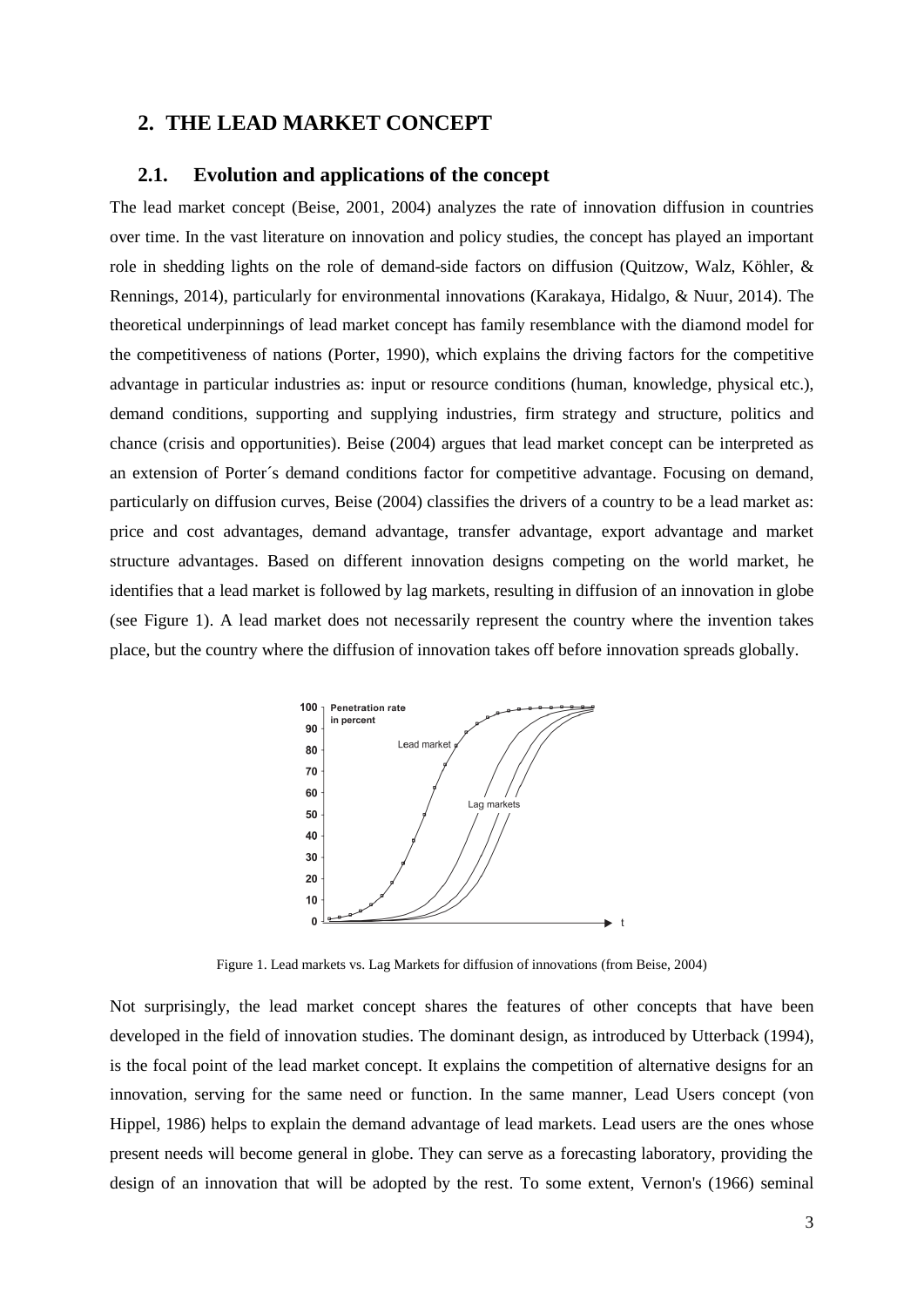work on international product cycle also corresponds to the explanation of lead market concept, which explains how a high income level in a county enables an innovation to diffuse earlier than other counties with low income levels.

Since the lead market concept was introduced to the literature (Beise & Rennings, 2005; Beise, 2001, 2004), it has been a special interest of many scholars. Although the concept has some limitations (such as lack of understanding supply side influence and limited relevance for global contemporary industries, see Quitzow et al., 2014), it has been applied to several cases in the literature, including ecological innovations. However, these studies have the same spatial unit of observation, i.e. country1. The spatial dimension of diffusion at sub-levels has been ignored. [Table 1](#page-1-0) summarizes the studies that have applied Beise´s lead market concept.

| Study by                           | Aim                                                                                  | <b>Empirical Case(s)</b>                                   | Spatial Unit of |  |  |
|------------------------------------|--------------------------------------------------------------------------------------|------------------------------------------------------------|-----------------|--|--|
|                                    |                                                                                      |                                                            | Observation     |  |  |
| (Beise & Cleff,                    | Assessing the potential of                                                           | Two innovation projects                                    | Country         |  |  |
| 2004)                              | countries to be the lead market                                                      | of DaimlerChrysler                                         |                 |  |  |
| (Lehrer, 2004)                     | Identification of the potential lead                                                 | Third-generation (3G)                                      | Country         |  |  |
|                                    | markets                                                                              | wireless networks                                          |                 |  |  |
| (Beise & Rennings,<br>2005)        | Extension of the concept for eco-<br>innovations                                     | Wind energy and fuel-efficient<br>passenger cars           | Country         |  |  |
| (Jacob et al., 2005a)              | Analyzing the international<br>diffusion patterns                                    | Photovoltaic solar energy                                  | Country         |  |  |
| (Jacob et al., 2005b)              | Analyzing the political<br>frameworks for international<br>diffusion                 | <b>Volatile Organic Compounds</b><br><b>Reduced Paints</b> | Country         |  |  |
| (Beise, 2005)                      | Assessing the specialization of<br>countries in international trade                  | Fax machines and Internet                                  | Country         |  |  |
| (Cleff, Grimpe, &<br>Rammer, 2007) | Assessment of the likelihood of<br>adoption of different innovation<br>designs in EU | Automotive, Chemicals, ICT<br>and Machinery Industries     | Country         |  |  |

Table 1. Applications of Beise's (2004) Lead Market Model

-

<sup>1</sup> There are some studies in regional level (Zubaryeva, Thiel, Barbone, & Mercier, 2012; Zubaryeva, Thiel, Zaccarelli, Barbone, & Mercier, 2012). However these studies do not apply the model of Beise (2005).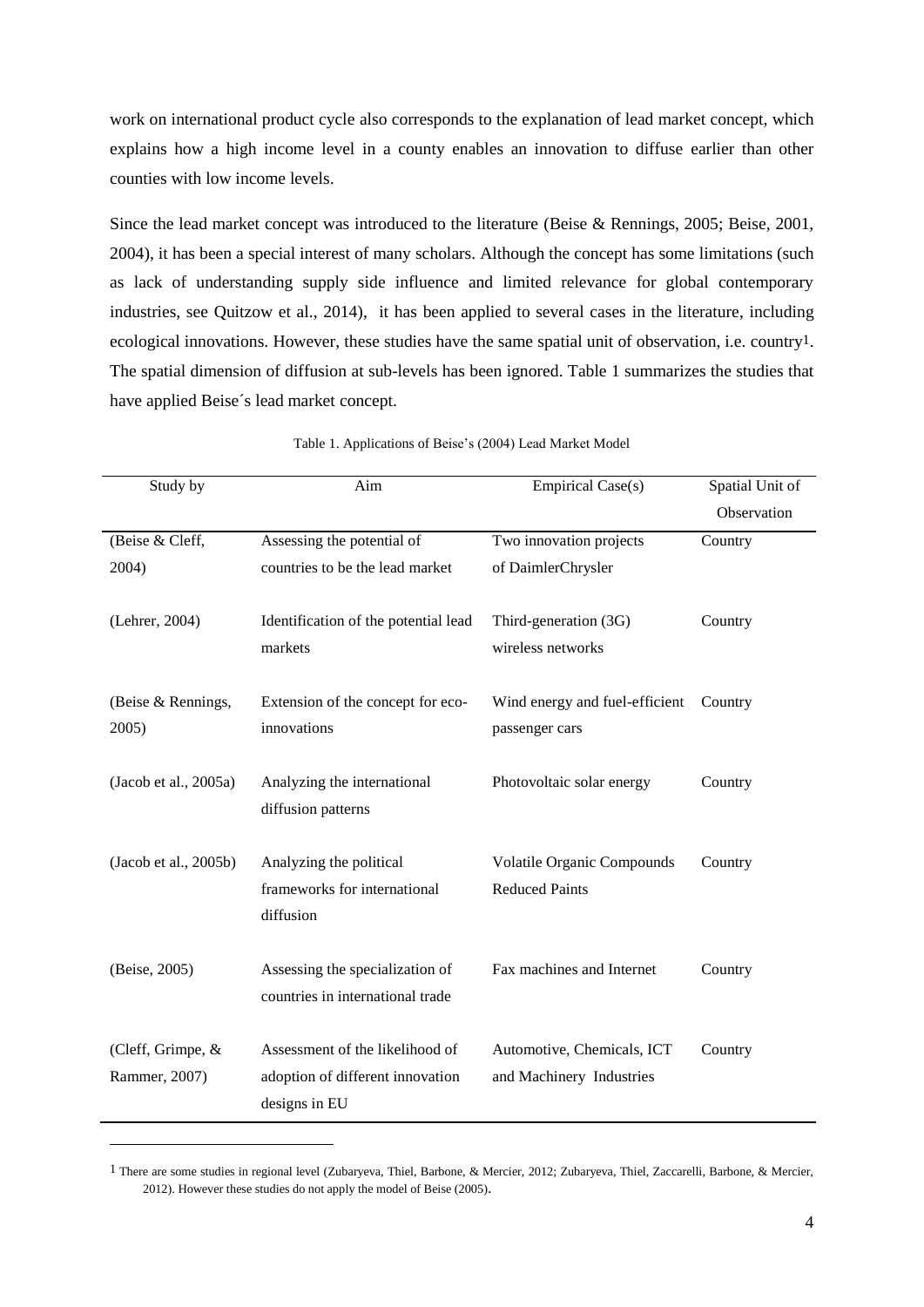| (Cleff, Grimpe, &    | Assessment of the likelihood of  | <b>Energy Production</b>    | Country |
|----------------------|----------------------------------|-----------------------------|---------|
| Rammer, 2009)        | adoption of different innovation |                             |         |
|                      | designs in EU                    |                             |         |
|                      |                                  |                             |         |
| (Tiwari & Herstatt,  | Assessing India's potential as a | Cost-effective frugal       | Country |
| 2012)                | lead market                      | innovations                 |         |
|                      |                                  |                             |         |
| $(B\ddot{a}r, 2013)$ | Analysis of the lead market      | <b>Electric Vehicles</b>    | Country |
|                      | potential of Germany and China   |                             |         |
|                      |                                  |                             |         |
| (Cleff & Rennings,   | Analysis of the global market    | Refrigerators               | Country |
| 2013)                |                                  |                             |         |
| (Horbach et al.,     | Exploring the potential lead     | Clean coal technologies     | Country |
| 2014)                | markets                          |                             |         |
|                      |                                  |                             |         |
| (Köhler, Walz,       | Assessing the potential lead     | 2nd generation biofuels for | Country |
| Marscheder-          | markets                          | aviation                    |         |
| Weidemann, &         |                                  |                             |         |
| Thedieck, 2014)      |                                  |                             |         |
|                      |                                  |                             |         |

# **2.2. The spatial dimension on the concept**

Economic geographers have pointed out that location, in cognitive and physical terms, is key in understanding innovations (Boschma, 2005). The regions may become the innovation hub for either the supply or demand side, or sometimes for both. In regards to supply side, the recent literature have focused different aspects on innovation, emphasizing the importance of spatial dimension about development of innovations systems (Oinas & Malecki, 2002), implementation of innovation policy (Nuur, Gustavsson, & Laestadius, 2009) and emergence of new industries (Brachert, Cantner, Graf, Günther, & Schwartz, 2013). For example, in the European Union, twelve core regions, which are subnational spatial araes of the member states, accounted for "islands of innovation" for research and technological development (Morgan, 2004). On the demand side, the spatial factors are vital as well. Externalities that support diffusion are local (Hägerstrand, 1967) and the diffusion of innovations is determined by the local factors which can be heterogeneously spread in a country (Brown, 1975). Such heterogeneity in a country may induce some spatial regions to lead the rest of country in terms of diffusion of an innovation, followed by international diffusion. The literature has identified how spatial characteristics influence the patterns for diffusion of innovations. There are a myriad of examples that point to this: in the US, New York and Massachusetts were the leading states to adopt the policy innovations (legislative programs of welfare, health etc.) before other states (Walker, 1969). In the same token, the states of Montana and Wyoming were the leading states to adopt home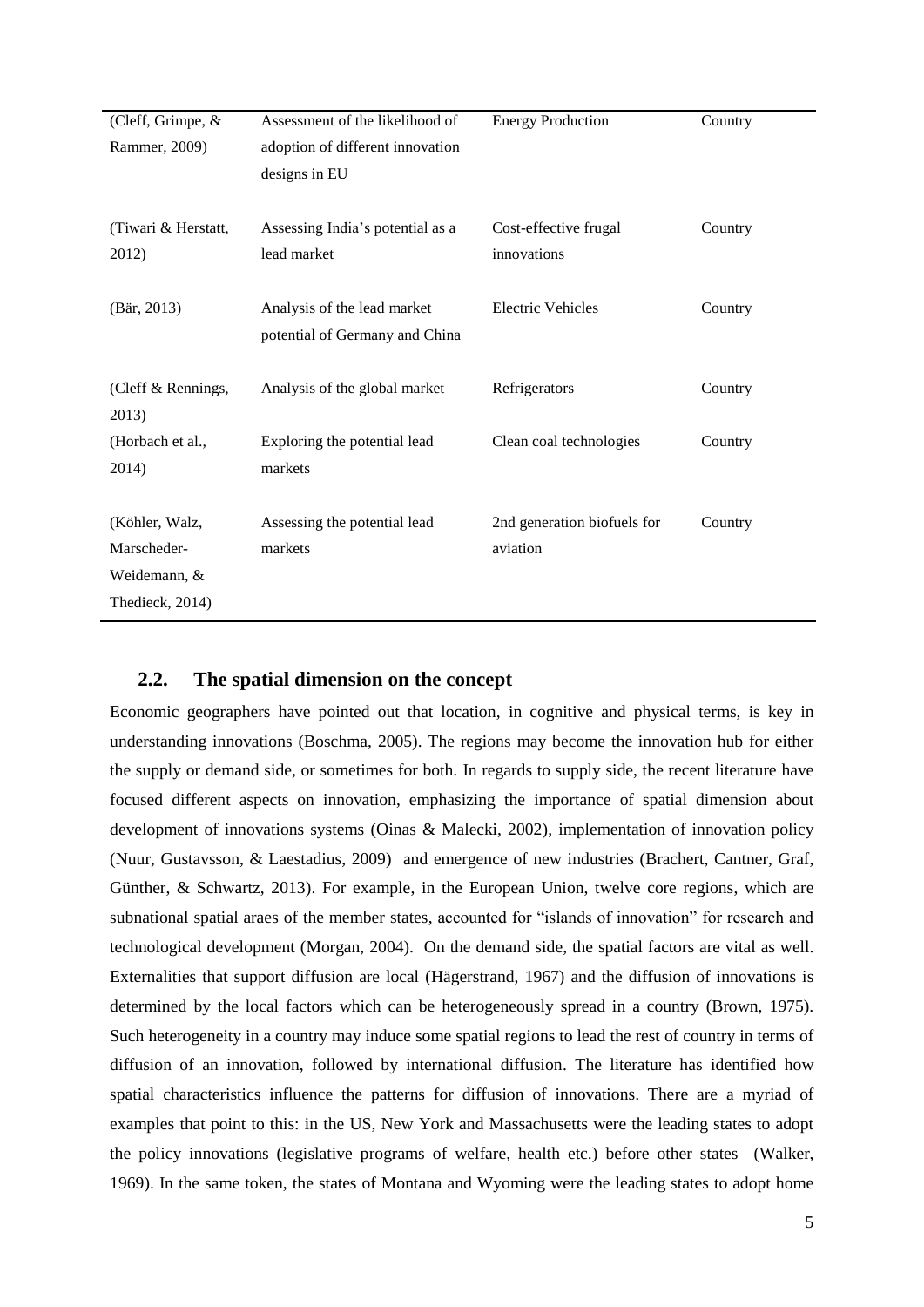food freezers (Ormrod, 1990). In Sweden, lake Sommen in the south and Lake Åsunden in the north were the leading geographic areas in terms of number of automobile ownership (Hägerstrand, 1967).

The lead market concept consists of five demand side attributes, which we discuss in a spatial context. Such discussion allows us to provide a framework to evaluate lead market role of spatial regions. The first attribute of a lead market is price and cost advantage. Price and cost advantage is mostly based on economies of scale through mass production (Beise, 2004) and also determined by spatial conditions. Cost of an innovation can vary in a country depending on local characteristics such as transportation infrastructure, availability of suppliers, natural resources, regional policies or availability of complementary goods. For example in Egypt, southern coastal region has the lowest costs of electricity delivered by an off-grid photovoltaic system (Szabó, Bódis, Huld, & Moner-Girona, 2011). In the USA, the lowest levelized cost of wind energy is in the Midwest region (Lazard, 2013). In some cases, spatial characteristics influence innovation's relative affordability indirectly. A case in point is the adoption rate of residential air conditioning, which depends also on the electricity price which can vary from state to state in a country (Ormrod, 1990). The price advantage can be one of the most important spatial lead market attributes, as adopters' decisions can be often based on economic profitability (Rogers, 2003).

<span id="page-5-0"></span>The second attribute of the lead market framework is demand advantage which relates to environmental factors that increase the demand for adopting a particular innovation. Demand advantage could originate from spatial characteristics. A good example is the airline industry, where the demand for air transport significantly depends on spatial area (Graham, 1998). Another example is the demand for higher education; at which decision of prospective students depend on spatial factors, e.g. distance to university (Sá, Florax, & Rietveld, 2004). Demand differences usually arise from income level (Beise, 2004). However, demand advantage may also originate from natural endowments as discussed by Marshall (1890) more than a century ago. A case in point is wind energy in Turkey. Marmara region in Turkey has the highest annual wind density and therefore offers the highest return on investment for adopters (Oğulata, 2003). Besides, there are further factors that influence the demand for innovations, such as, among others, environmental issues, social dynamics and energy supply security issues. These factors may affect the potential adopter and therefore explain differences in local adoption patterns.

The third attribute is the transfer advantage, which is described as the ability of a country to shape the preferences of other countries (Beise, 2004). From a spatial point of view, transfer advantages could be spatial characteristics of a location. In this context, spatial diffusion of innovations depends on the intensity of communication between spatial areas (Hägerstrand, 1967). If the innovation is embraced in one region, it will spread from one region to another region in national and international levels. Transfer advantage is directly related to observability, the degree to which results of an innovation is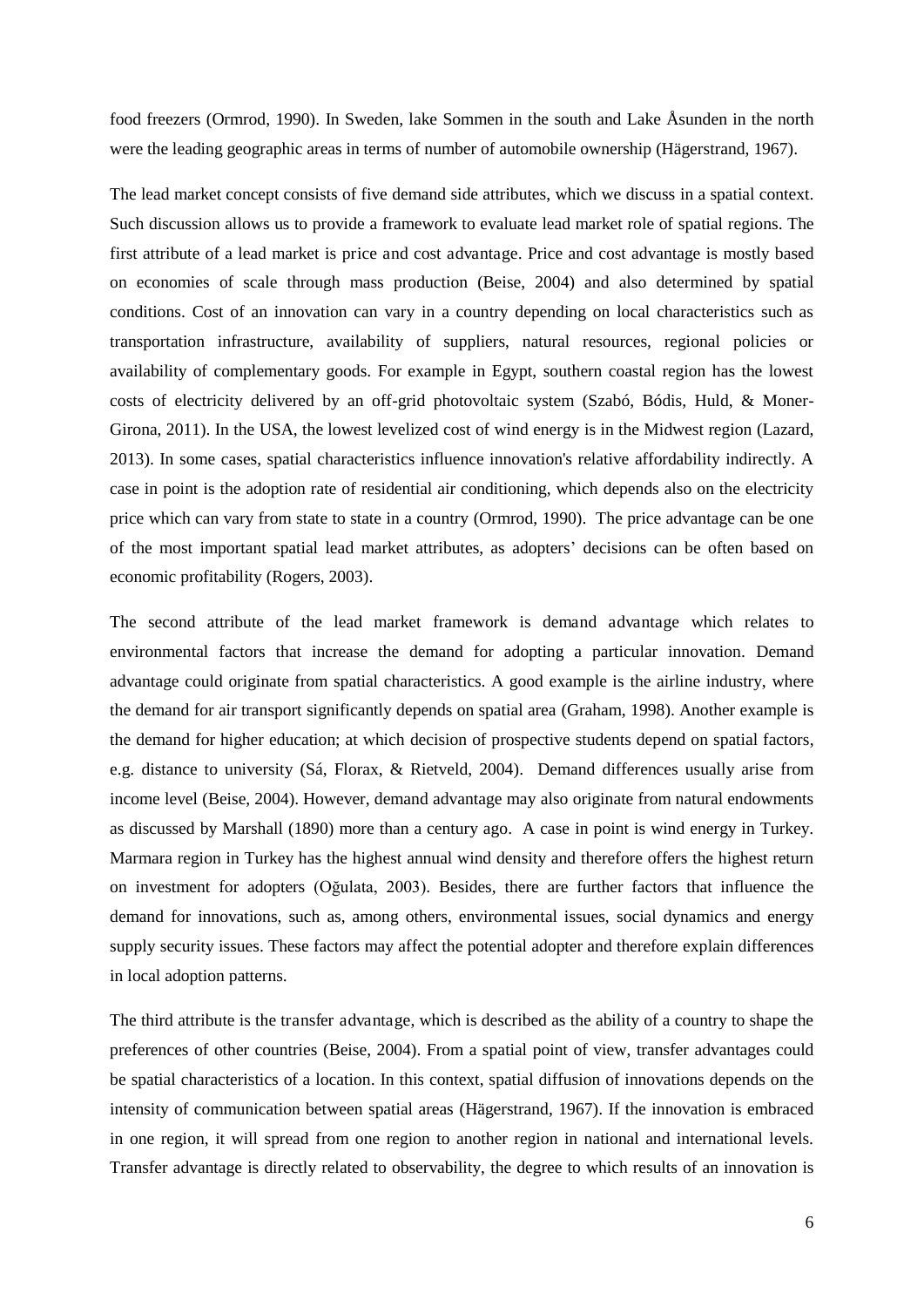visible to others (Rogers, 2003) and so called "demonstration effect" (Kalish, Mahajan, & Muller, 1995). The rate of diffusion of an innovation increases when the benefits of it are easier to see. Reputable adopters or markets, that adopt the innovation at initial phase, create credibility for the innovation and reduce the risk of adoption for laggards and lag markets (Beise & Cleff, 2004; Rogers, 1962). For example, Facebook has been adopted initially in the Ivy League universities, eight elite institutions in the Northeast region of the US, before it spreads in the US and then worldwide.

The fourth attribute is export advantage which is traditionally explained by three factors: similarities between local market conditions, export experience of local firms and demand push (Beise & Rennings, 2005; Beise, 2004). First, diffusion is importantly influenced by cultural similarities (Strang & Meyer, 1993). Innovations are easier to export from one spatial area to another if these spatial areas are similar to each other. Second, export experience of companies varies from local area to local area as well. For example in Germany, export quota vary from 16% to 45% depending on the region, where Saarland region has the highest export quota (SLBW, 2013). Third, local adopters can be more sensitive to global problems than potential adopters in other spatial regions. This kind of spatial demand push can trigger the local companies and potential adopters to meet global challenges ahead to companies and potential adopters in other regions.

The fifth attribute is market structure, which is mainly associated with competition. Porter (1990) indicates that national competitive advantage arises from competition in internal market. From a spatial perspective, the role of spatial location is vital for competitive advantage (Porter, 2000) and market formation dynamics (Dewald & Truffer, 2012). The spatial forms of technological specialization and comparative advantages are often originated from subnational formations such as regions and clusters (Morgan, 2004). Spatial proximity of actors is important to form cooperation for innovation (Asheim & Gertler, 2005). The companies located in competitive markets are under pressure to develop market-oriented innovations. Google for example, one of the largest companies in global internet industry, is located in Silicon Valley on the south of San Francisco Bay Area in the US, a leading geographic hub for high-tech innovation.

## **3. METHODOLOGY**

Our empirical point of departure is the case of diffusion of PV in Germany, which is the global leader in this field (EPIA, 2013). Our analysis consists of three steps: diffusion curve analysis at spatial level, an extensive field work and assessment of lead market attributes.

<span id="page-6-0"></span>In the first step, PV diffusion data is taken from the Information Platform of four German Transmission Network Operators for the Renewable Energy Sources Act (EEG) and the Combined Heat and Power Act (KWK-G). The empirical scope has two dimensions: time and spatial. In terms of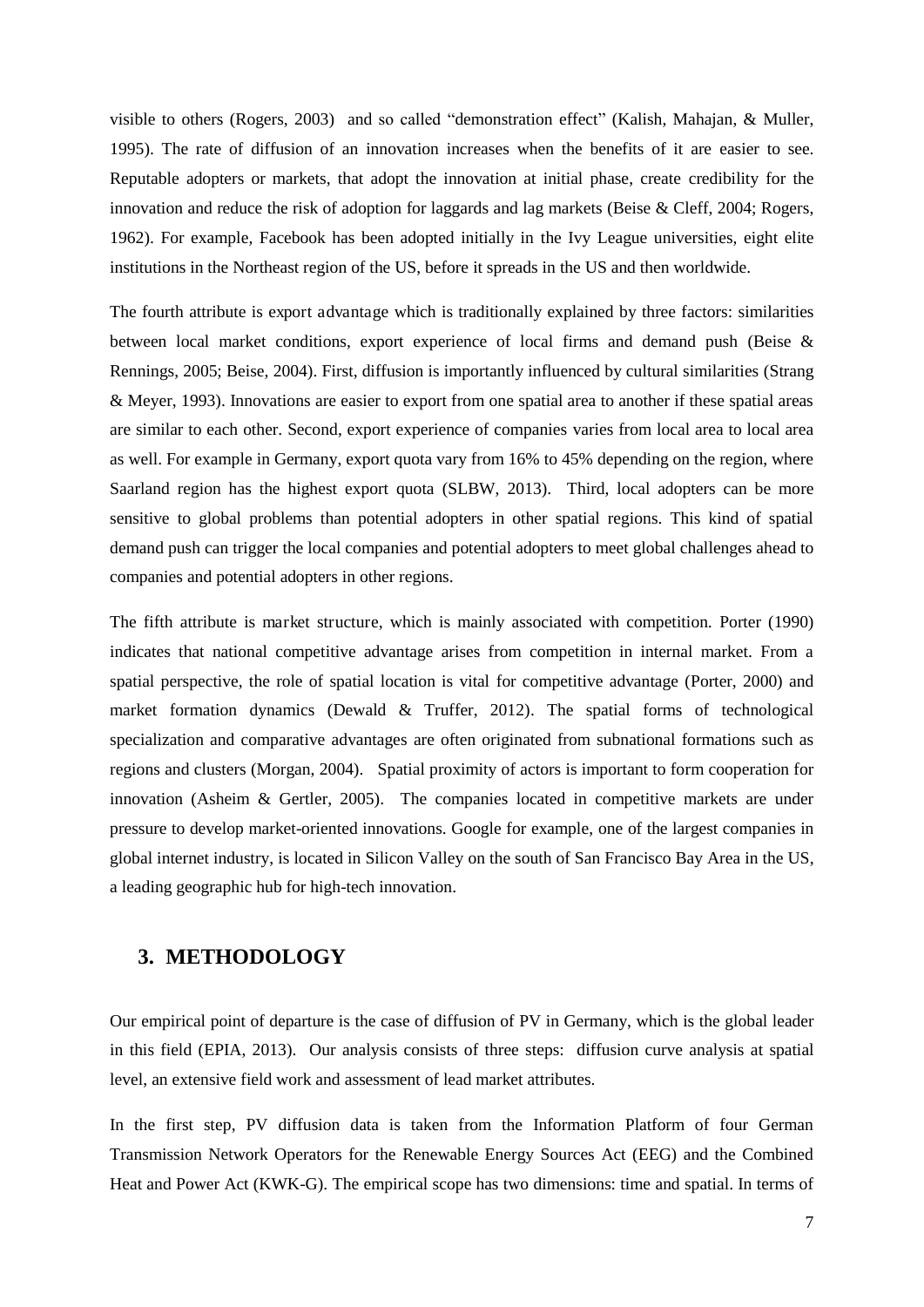time, the unit of analysis is year  $(t)$  and time span is from 2000 to 2012. For the spatial dimension, the boundary is Germany and the unit of analysis is zip code areas  $(i)$  defined by Deutsche Post AG, the main postal service provider in Germany (see [Figure 2\)](#page-5-0). The advantage of using zip code zones is to have relevantly uniform distribution of population and area for each geographic zone, which is a common practice in economic geography studies. The dependent variable, which is time and spatial dependent, is the number of installations rather than capacity of installations. For comparison reasons, we use the normalized cumulative diffusion number  $\rho(t, i)$ , calculated by dividing the number of installations in a spatial area  $d(t, i)$  by its population  $p(i)$ ,

$$
\rho(t,i) = \frac{d(t,i)}{p(i)}100
$$



Figure 2. Geographic Zip Code Areas and States in Germany

In the second step, an extensive field study in the defined lead market of solar photovoltaics (PV) in Germany has been conducted. It consisted of a 3-month field work (from December 2012 to February 2013) and semi-structured interviews with both adopters and suppliers. The author was based in the company, Hartmann Energietechnik GmbH (HET), a PV system supplier located in zip code area 7, in Rottenburg am Neckar. The company gave unlimited access to its resources. One of the authors also attended to a 2-day-long regional workshop and interviewed with the directors of four other local system suppliers, which are located in zip code zones 7 and 8.

The last step assesses the lead market attributes in spatial dimension, providing evidence on the assumption that the region with the advantageous lead market attributes is most likely to become the spatial lead market. In order to tackle this, several indicators are identified based on the field work. The indicators are then retrieved by Federal and Regional Statistical Offices of Germany and the other studies (Berthold, Kögel, & Kullas, 2009; Drücke, 2004; Kost et al., 2013). Each indicator is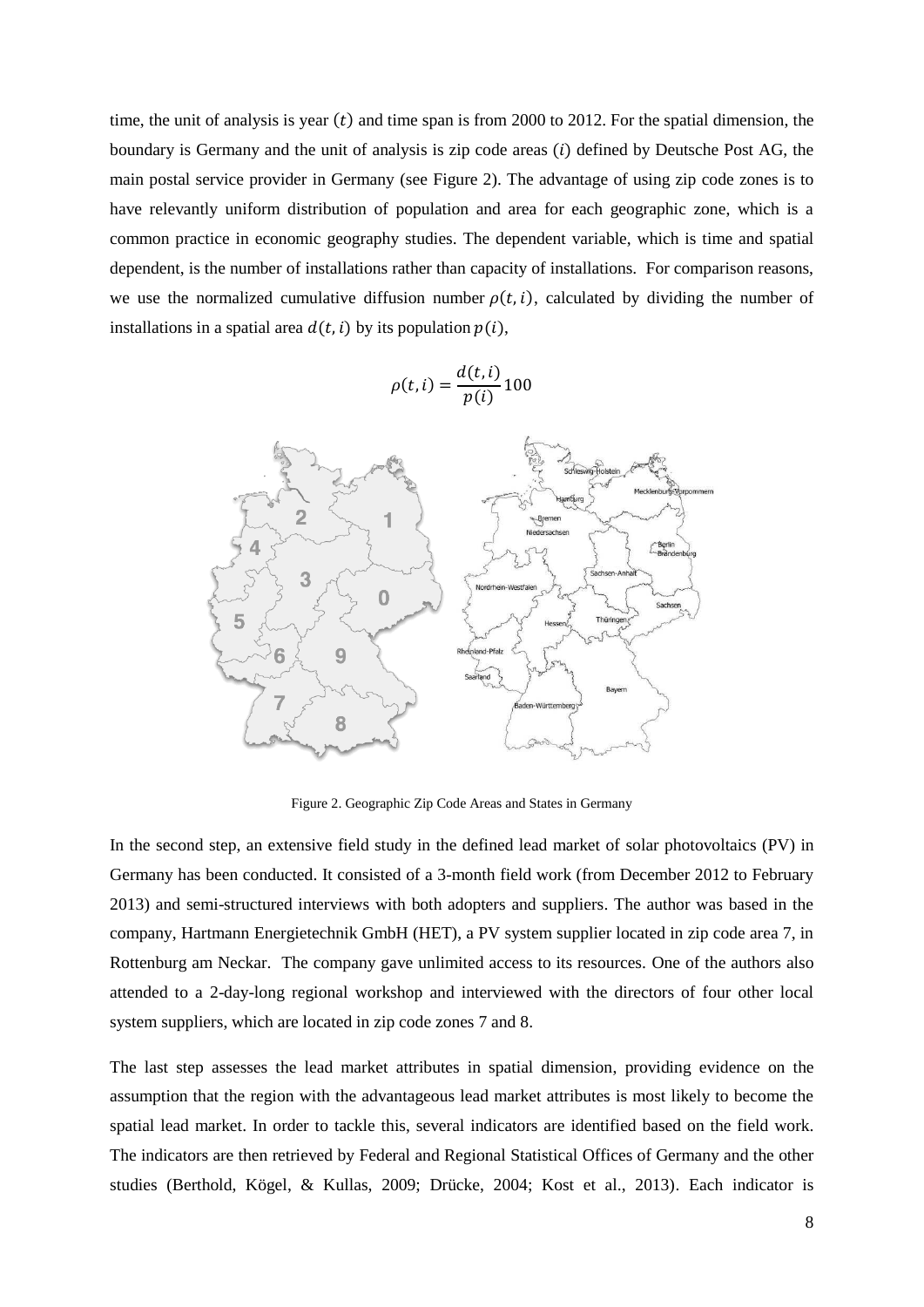categorized according to the five attributes model of lead market concept. The method is an indicatorbased comparison on regional-level, approximating the lead market attributes. Because the attributes cannot be observed directly, we exemplify them with proxies (see Beise & Cleff, 2004). In addition, the indicators are mapped spatially via QGIS 2.0.1 Software, which is an open source geographic information systems (GIS) program that provides spatial data analysis. Such visualization enables us to interpret the data deeply.

# **4. PV DIFFUSION IN GERMANY**

<span id="page-8-0"></span>PV has an important contribution for electric power supply in Germany. In 2012, PV systems generated 5.2% of Germany´s electric power consumption on average, covering almost 35% of current consumption on sunny days (Wirth, 2013). Since 2004, PV diffusion has had the fastest growing rate, far front of other renewable energy sources in Germany.

The main driver of PV diffusion in Germany was the German Renewable Energy Act (EEG) which was firstly implemented in the year 2000 (Dewald & Truffer, 2011; Jacobsson & Lauber, 2006). EEG is a nationwide act and it applies same in all geographic regions in Germany. It supports PV adopters through three feed-in tariff schemes depending on the capacity of PV installation: small (less than 10 KWp), medium (between 10 and 40 KWp) and large (more than 40 KWp). The small size PV has the largest diffusion in Germany in terms of number of installations. [Figure 3](#page-6-0) presents the numbers of yearly installations in Germany in three segments. As an accumulation of all three segments, the number of yearly installations has increased from 9k in the year 2000 to 259k in the year 2010. However, it decreased first to 215k installations per year in 2011 and then to 184k installations per year in 2012.

<span id="page-8-2"></span><span id="page-8-1"></span>

Figure 3. Numbers of yearly PV installations in Germany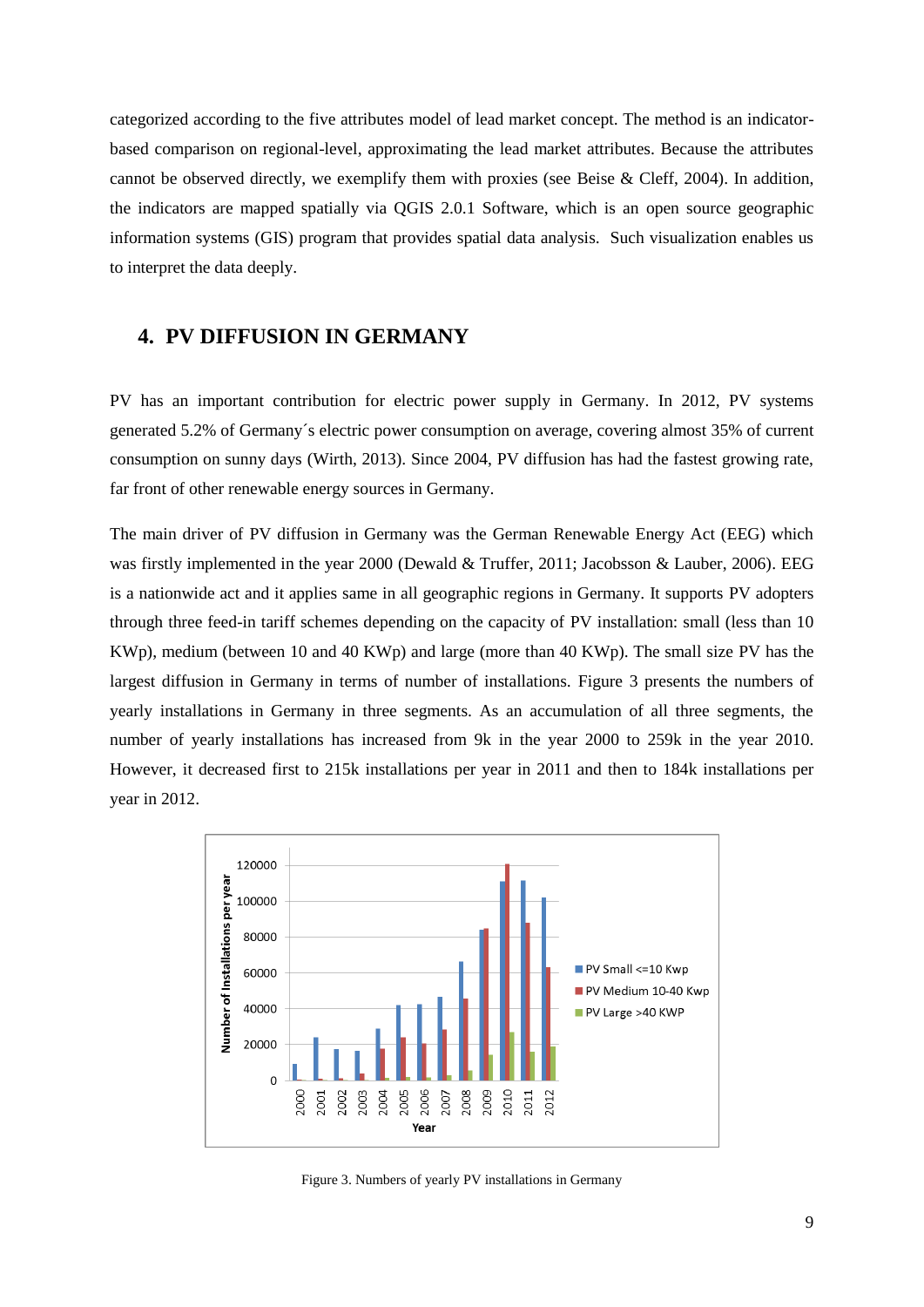<span id="page-9-0"></span>Based on a case study the city of Wiesbaden in Germany, Müller & Rode (2013) showed that the adopters' decision for installing PV systems are positively influenced by previously installed PV systems that are located nearby. This phenomena is known as peer effect (see Bollinger & Gillingham, 2012). Dewald & Truffer (2012) also studied the case of market formation in Germany through technological innovations systems perspective and highlighted the positive role of local German associations for successful market formation process. This is highly associated with the complementary goods and services that depend on spatial dimension (Fabrizio & Hawn, 2013).

The continuous decrease in number of PV installations between 2010 and 2012 directly influenced the system suppliers. Turnovers of many local PV suppliers have decreased tremendously, not only because of the declined number of installations, but also because of the decreased price of PV modules. However, the diffusion paths of PV installations are not the same all over the country. Depending on the location, different diffusion trajectories can be observed.

# **5. RESULTS AND DISCUSSION**

#### **5.1. Diffusion curve analysis**

Diffusion curve analysis provides information about whether there are some spatial areas in Germany that adopted PV early and facilitated the diffusion over the country. The results indicate that the PV diffusion in Germany has typical patterns of a lead market at spatial level. The spatial diffusion curves of PV between 2000 and 2012 shows the fact that some geographic zones had a leading role in the country (see [Figure 4\)](#page-8-0). This spatial lead market includes zip code area of 7 (a region composed of Stuttgart, Tubingen, Freiburg, Konstanz, Baden-Baden), zip code area of 8 (a region composed of Munich, Rosenheim, Augsburg, Ulm, Ingolstadt) and zip code area of 9 (a region composed of Nuremberg, Wurzburg, Erfurt, Weimar, Eisenach, Bamberg, Bayreuth). The diffusion curves of spatial lead and lag markets for PV [\(Figure 4\)](#page-8-0) have the similar trajectory to Beise´s (2004) lead market concept discussed in section 2.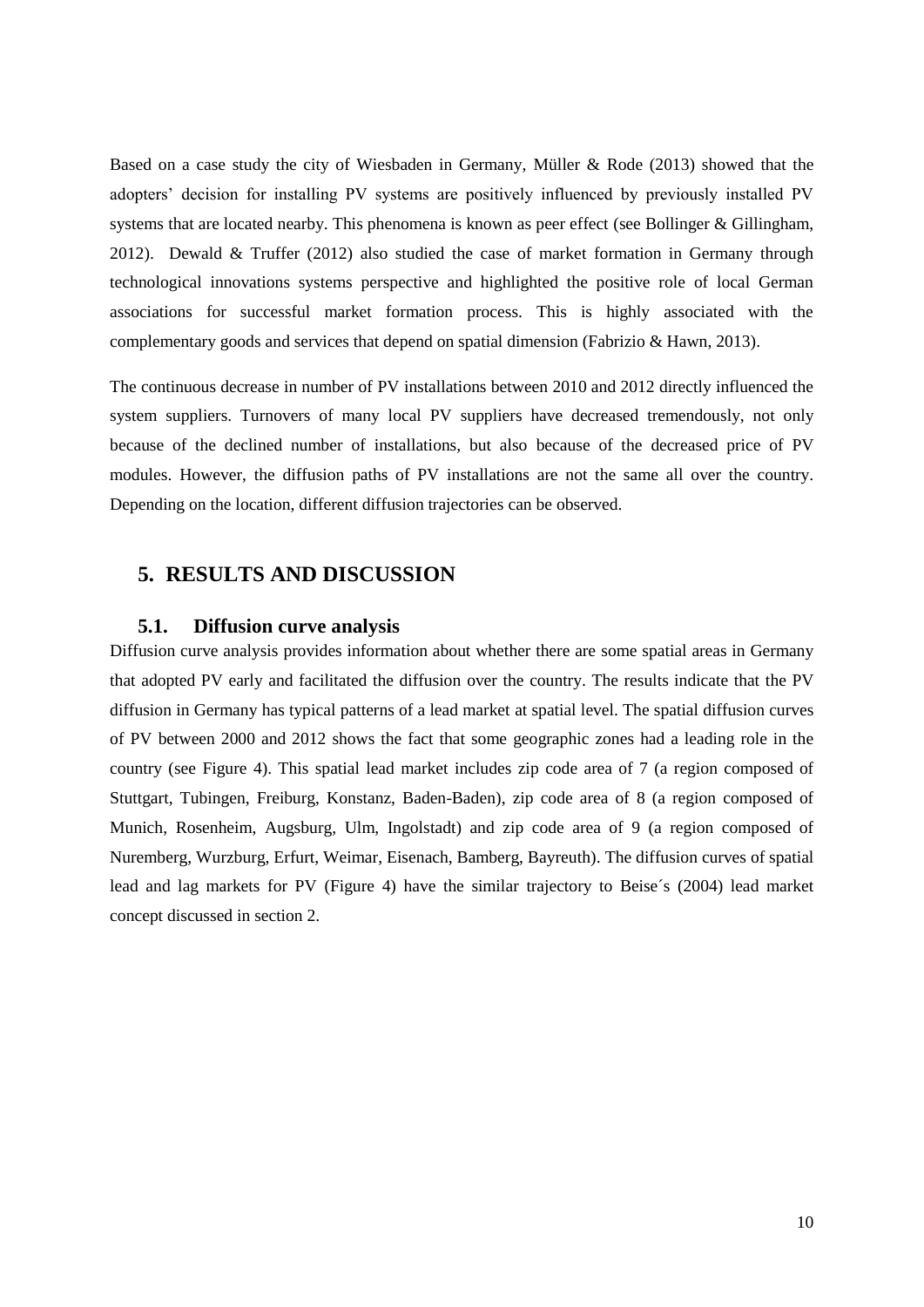

Figure 4. The spatial diffusion pattern of PV in 10 zip code areas of Germany

The spatial lead markets of PV have a rapid growth in the initial phase whereas the spatial lag markets have been catching up in the later phase. As illustrated in [Figure 5,](#page-8-1) the lead markets (zone 7, 8 and 9) grew faster than the lag markets (zones from 0 to 6) between 2000, the year German Renewable Energy Act (EEG) was implemented, and 2004, the year the first amendment EEG was carried out. After 2004, the growth rate of lag markets took over the lead markets. This contradistinction between spatial growth rates of PV in Germany appears to be same as what the lead market concept explains.



Figure 5. The growth rate for cumulative number of PV installations in Germany

## **5.2. Field study**

The field study at Hartmann Energietechnik (HET) in Rottenburg am Neckar (a town of approximately 43000 habitants) supplied insights from the lead markets for PV (zip code zone seven, eight and nine). The case of HET is interesting for several reasons. Firstly, HET is located in zip code zone seven and it has partner companies in both zones seven and eight. Secondly, Rottenburg am Neckar represents an important case, as its PV diffusion rate, calculated as normalized cumulative diffusion number  $\rho(2012, i)$ , is higher than the average: 2.6 PV installations per 100 capita (see [Table 2](#page-9-0) for comparison). Thirdly, the history of HET goes back to 1990s and the company has witnessed and contributed to the PV growth in the neighborhood.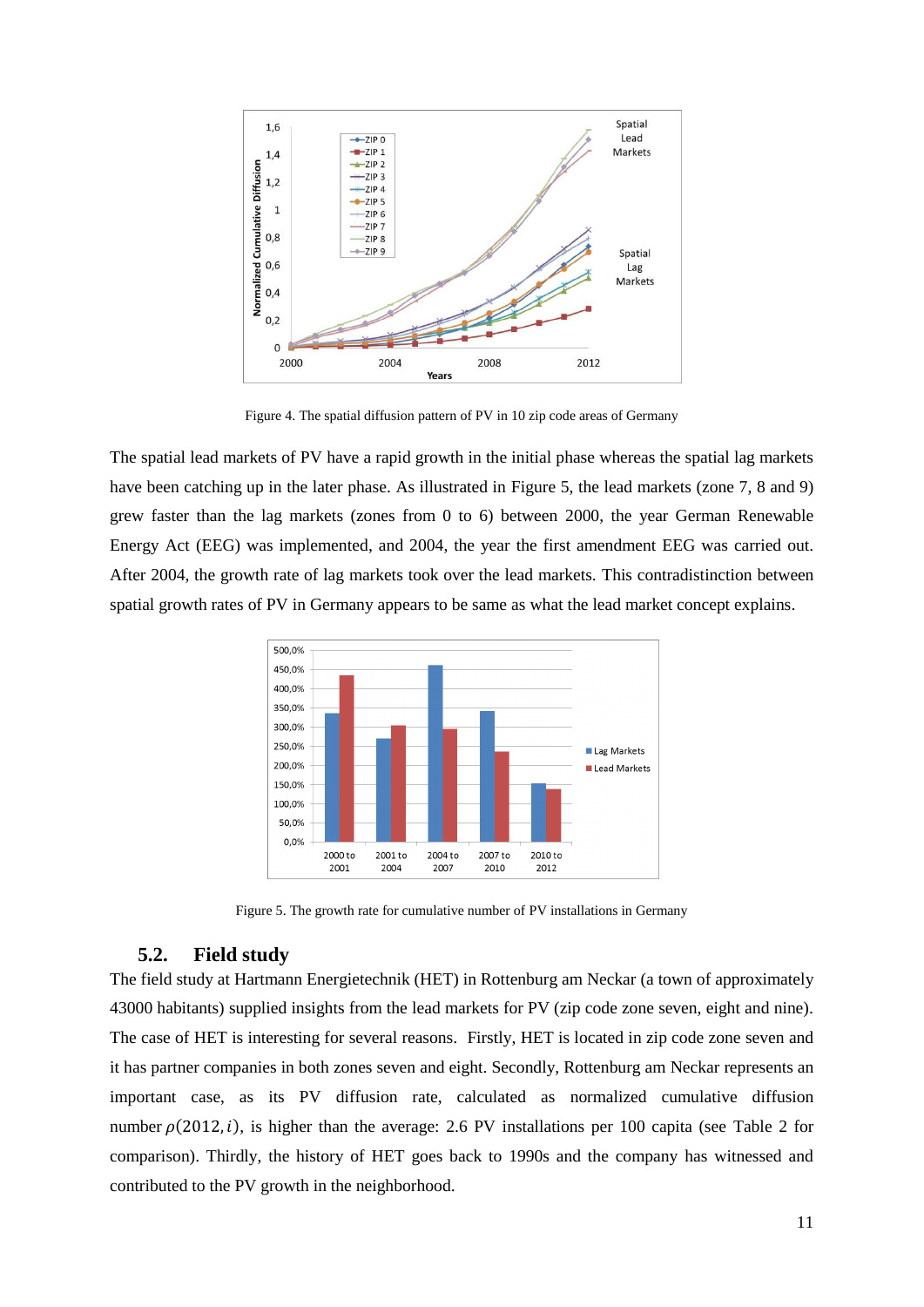Table 2. Normalized cumulative diffusion number for PV as of 2012

| Lag markets (zip code zones $1$ to $6$ ) | 0.5 |
|------------------------------------------|-----|
| Lead markets (zip code zones 7 to 9)     | 1.5 |
| Rottenburg am Neckar (Zip code: 72108)   | 2.6 |

The spatial area, where Rottenburg am Neckar lies, is a well-known region in Germany, and called as "Swabia". It is a cultural, historical and linguistic area, representing a major part of the lead market of PV diffusion. A special dialect of German, Swabian (Schwabish) is spoken in the region. The region struggled with poverty and scarcity until the beginning of  $20<sup>th</sup>$  Century. Swabians are famous for hating debt, avoiding extravagance and getting the best deal (The Economist, 2014). They are also known as hard-workers, as one old saying expresses "Schaffe schaffe, Häusle baue" , which means you should work hard.

Based on the observations and interviews conducted through the extensive field work, we can draw several comments on lead market attributes from the perspectives of adopters and suppliers in the lead market.

- As Rottenburg am Neckar belongs to what we call lead markets for PV, it has an advantageous levelized cost of electricity (LCOE), thus cost advantage, in compare to lag markets. In addition, many interviewees indicated that the geographical proxy between HET and potential adopters resulted in extra decrease in LCOE due to the low transportation costs of PV Systems.
- Rottenburg am Neckar is surrounded by several villages and this geographical area is dominantly full of single/double family houses rather than multi-family apartments. There are many farmers in the surroundings; living as single families with a relatively large lands, which creates a demand advantage in this region. Interviewees explained that people usually consider adopting a PV system once they have their own properties, i.e. their own single family houses. In addition, it was observed that environmental awareness and financial stability are important factors for adoption decision of some citizens.
- Solar-Partner Association (e.V), co-founded by HET in 1990s as an association with four local partner companies located in zone seven and eight, has stimulated the market formation in local context. The association offers annual meetings and several workshops. In addition, HET organizes monthly 3-hour solar-walks, free to participate for anybody interested. It has attracted several people (both potential adopters and other suppliers from other regions and countries), making these informative solar-walks to take place every month since 2001. Some interviewees indicated that these efforts (both from Solar Partner Association and HET) have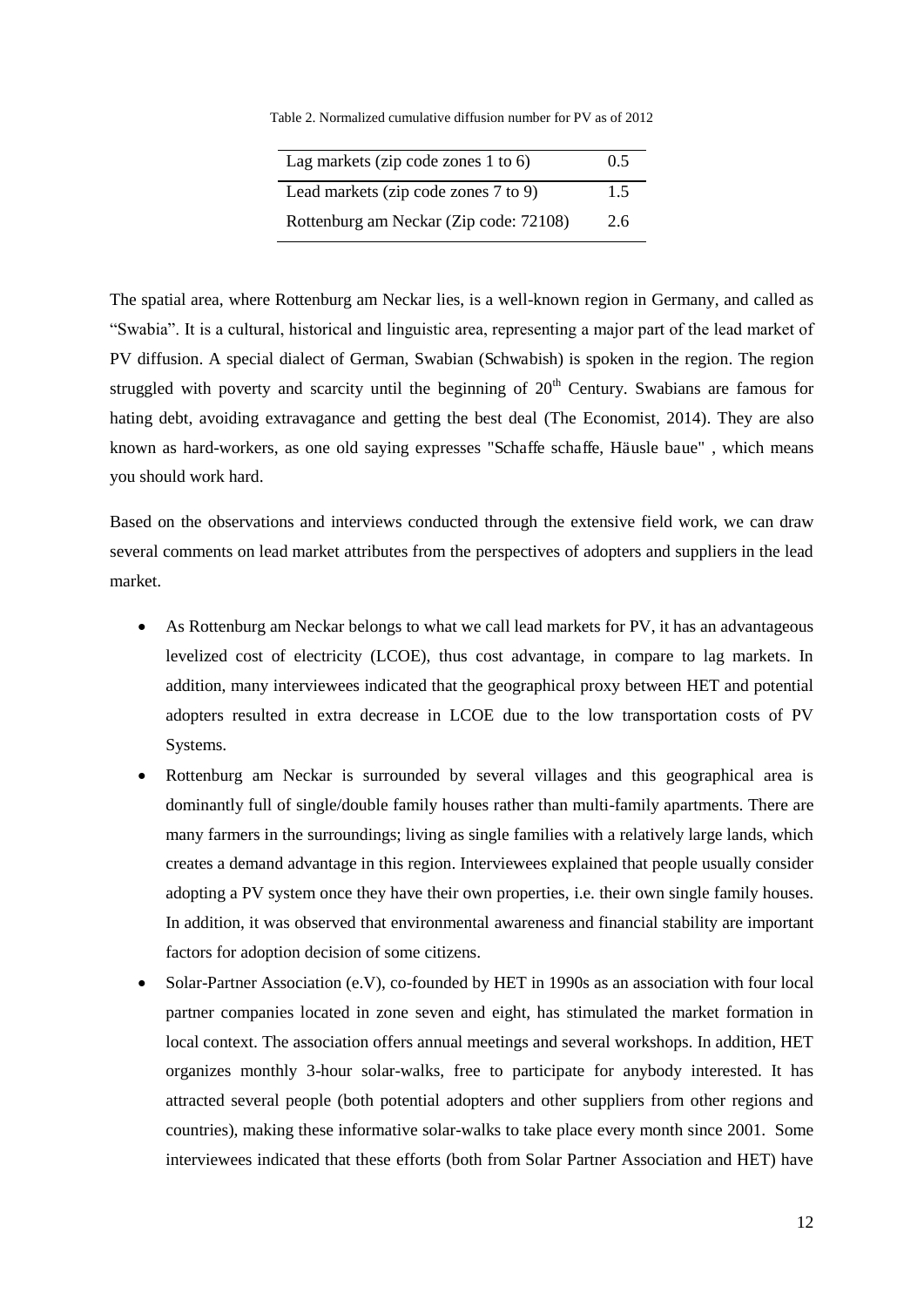created stimulation for PV diffusion in the region, what we relate to transfer and market structure advantages.

The field work provided not only information about how relevant the lead market advantages in local context are, but also additional perspective about other technologies that could have competed with PV technology. A good example could be solar thermal, a technology producing thermal heat from solar radiation. Number of yearly solar thermal installations was around 15k in Germany, whereas it was 18k for PV in 2012. The field work showed that adopters usually decide between PV and solar thermal. In some cases, they decide to adopt both, e.g. PV for half of the roof and solar thermal for the other half. However in some cases, they choose either of them. According to the number of yearly installations, the time period that PV had the highest growth corresponds to the time period that solar thermal had the sharpest decline. From 2008 to 2010, the number of yearly installations of PV has increased 120%, whereas the number of yearly installations of solar thermal decreased 45% as the sharpest decline in its history. This contradiction supports the argument that PV and solar thermal compete with each other, at least to get a place in the roof as the capacity of a roof is often limited.

## **5.3. Lead market attributes**

It is a challenge to find regional data on indicators that proxy the lead market factors. Table 3 presents a set of indicators that approximate the lead market attributes for diffusion of PV in Germany. The choice of indicators are based on the case study (see Section [5.2\)](#page-8-2) , relevant literature that use the lead market concept (e.g., Beise & Cleff, 2004; Horbach et al., 2014) and data availability.

| <b>Lead Market Attributes</b> | Available Indicators as Proxy                                                   |
|-------------------------------|---------------------------------------------------------------------------------|
| Cost Advantage                | [LCOE] Levelized cost of electricity from PV $^{(a)}$ , 2012 ( $\epsilon$ /KWp) |
| Demand Advantage              | [Green] Green Party Support (b), 2009 (%)                                       |
|                               | [Unemployment] employment Rate $(b)$ , 2010 (%)                                 |
|                               | [Housing] House/apartment Ratio <sup>(b)</sup> , 2011 (%)                       |
| <b>Transfer Advantage</b>     | [MNC] Headquarters of multi-national companies                                  |
|                               | [R&D] R&D Expenditure Index $(c)$ , 2009                                        |
| Export Advantage              | [Specialization] Krugman Specialization Index <sup>(c)</sup> , 2009             |
|                               | [Export] Export Quota $^{(b)}$ , 2012 $(%)$                                     |
| <b>Market Structure</b>       | [Business] Business Registration per 1000 capita (b), 2009 (%)                  |
| Advantage                     | [Capital] Capital Stock Index (c), 2009                                         |
|                               | [Initiatives] Number of Solar Initiatives per capita $^{(d)}$ , 2004 $(\%)$     |

Table 3. A system of indicators that proxy lead market attributes for PV

Sources: (a) Kost et al., (2013)

<sup>(</sup>b) Statistische Ämter des Bundes und der Länder

<sup>(</sup>c) Berthold et al., (2009)

<sup>(</sup>d) Drücke (2004)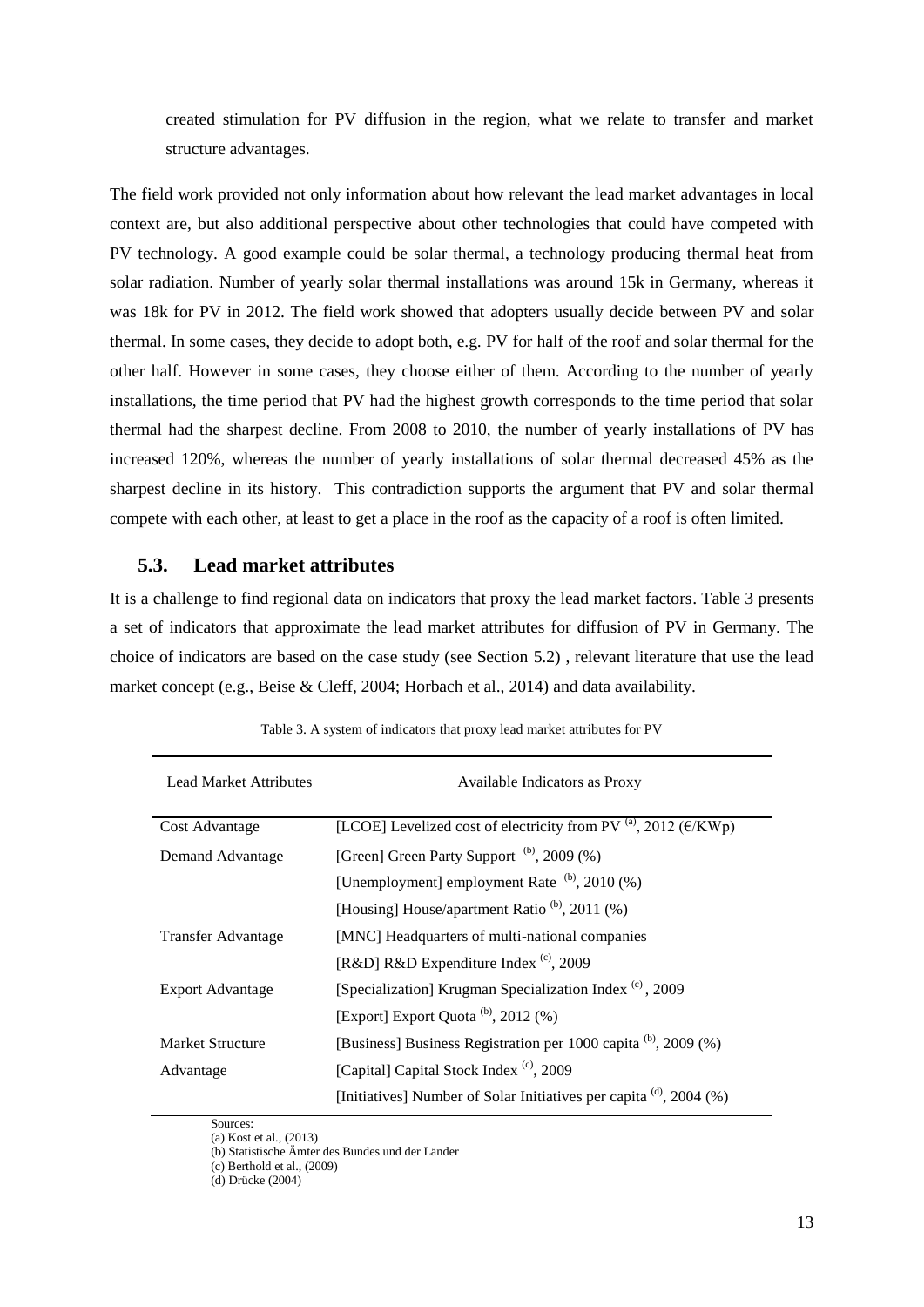#### Cost advantage

<span id="page-13-0"></span>Levelized cost of electricity (LCOE) [LCOE] is an indicator that expresses the cost of electricity generation over the years. It is based on the initial capital, solar radiation, continuous operation costs, service life time and costs of maintenance. Decreasing LCOE results in increasing cost advantage. As solar radiation and the complementary goods´ costs vary between geographic zones so do LCOE for PV. The lead markets of PV in Germany, mainly zip codes areas of seven and eight, have a relatively higher solar radiation and therefore lower LCOE of PV. As indicated by LCOE, cost advantage partially explains why PV systems firstly diffused in some particular spatial regions, what we call as lead markets of Germany. However, there are also some other regions, whilst a higher solar radiation, identified as lags markets for PV in Germany, e.g. the zone six. The cost advantage does not necessarily explain the diffusion of an innovation comprehensively. It should be analyzed along with the other lead market attributes.

#### Demand advantage

We choose three indicators to proxy the demand advantage that spatial regions may have. First indicator is the support for green party (Alliance '90/the Greens) [Green], calculated as the percentage of green party´s votes in national parliamentary elections in each region in 2009. Green party explicitly supports renewable energies in a political manner. Second indicator is the unemployment rate as of 2010 [Unemployment]. Decreasing unemployment rate results in increasing demand advantage. Third indicator is house/apartment ration [Housing], expressing the ratio of single and double family houses to total number of houses in the region. The families living in single or double family houses are expected to adopt solar PVs more than the ones living in multi-family apartments. Following the Rogers' (2003) categorization about decisions on adoption, we expect that optional decisions (e.g. the case of single-family houses where the adopting individual has almost complete responsibility for the decision) are much easier to take rather than collective decisions (e.g. the case of multi-family apartments where the individual has only a say in the decision). Members of multi-family apartments are less likely to take the decision for PV adoption, as it requires the approval of each family in the house. As a combination of three indicators, we see that lead markets in Germany (mainly zip code areas of seven and eight) have a relatively higher demand advantage than the rest. Therefore, demand advantage of spatial lead markets appear to be important for rapid diffusion of PV in these geographic zones in Germany. In addition, the lead regions are the ones with the highest innovativeness (Berthold et al., 2009). Innovativeness gives rise to demand to adopt innovations. Innovative individuals and societies are relatively earlier in adopting new ideas than other members of a social system (Rogers, 2003).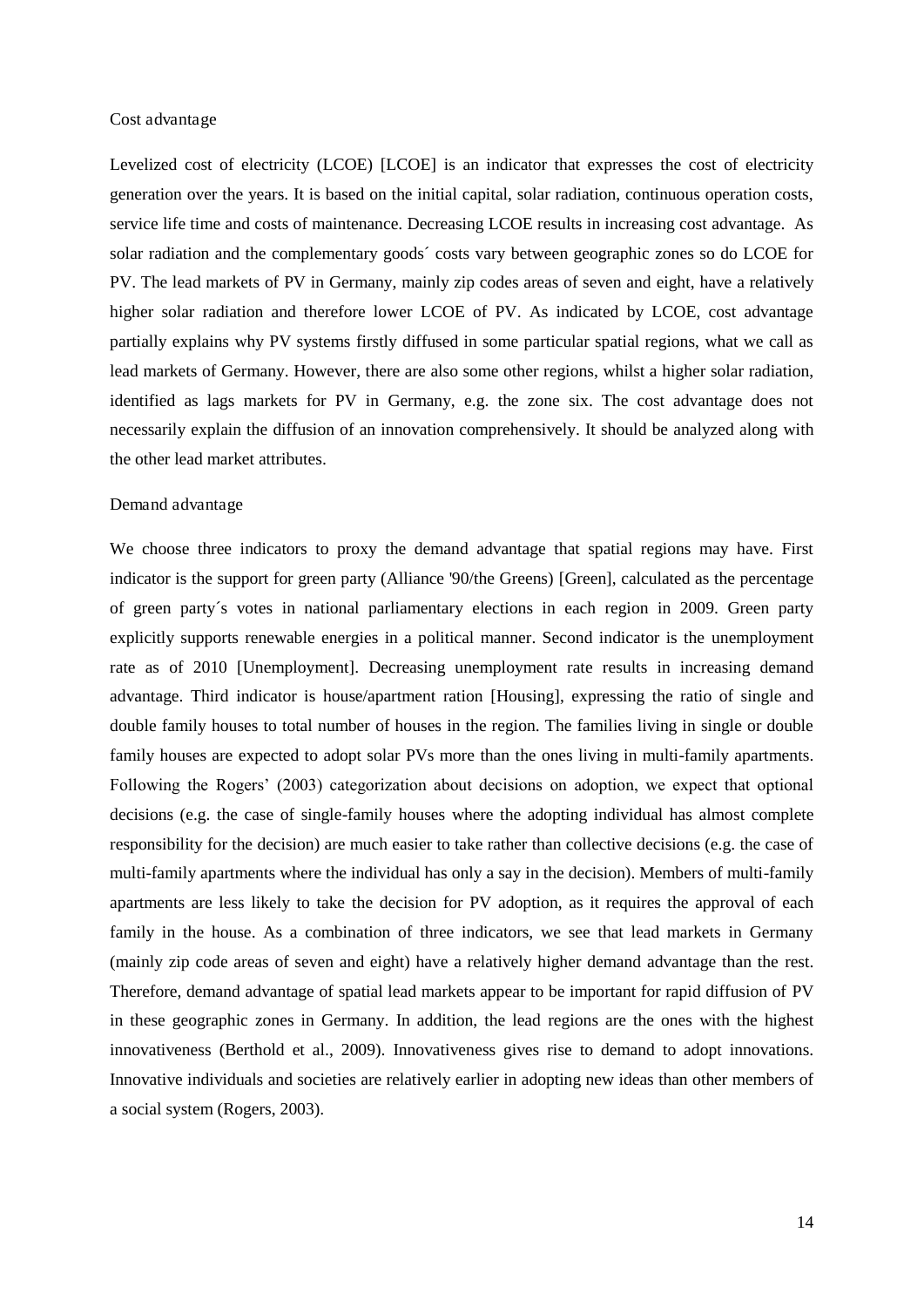#### <span id="page-14-0"></span>Transfer advantage

Transfer advantage relates to the ability of a region to shape the preferences of other geographical regions. We use two indicators to proxy the transfer advantage in regions. These are the quantity of headquarters of multi-national companies [MNC] and research & development expenditure [R&D]. The lead markets for solar PV in Germany have relatively higher number of MNC and higher R&D expenditure. For example, Bosch, Daimler, SAP, Festo and BMW are from this geographical area. In addition, transfer advantage is relevantly depended on the observability and visibility of the technology. In Germany, the spatial lead markets for PV host many well-known international events, such as the world's largest solar technology fair, the Inter-solar.

## Export advantage

Export Advantage has three dimensions: similarities between local market conditions, export experience of local firms and demand push. Firstly, the similarities and communication intensity between markets have proved to be relevant, as both lead and lag markets share the common regulations, among others, the same feed-in tariff in Germany. The installed PV systems are similar specifications all over the country, creating export advantages for spatial lead markets. Secondly, the companies in the lead markets had a long tradition in exporting technologies to other regions and countries. Thirdly, the national demand for environmental innovations creates an advantage for spatial lead markets of PV. In order to proxy export advantage, we use two indicators: Krugman specialization index [Specialization] and export quota [Export]. The larger the value of Krugman specialization index, the more this region is specialized. Higher export quota values express the higher export advantage of these regions.

#### Market structure advantage

In order to proxy the market structure advantage of each region, we use three indicators. The first is number of business registration per 1000 capita [Business]. The second is capital stock index [Capital]; and the third is the number of solar initiatives that were established until 2004 [Initiatives]. Local solar initiatives play a vital role for market formation and successful growth (Dewald & Truffer, 2012). The most of the pioneer solar initiatives in Germany was located in zip code areas seven and eight, what we call as lead market. The lead market is the geographical area with the highest capital stock index and relatively high business registration ratio.

#### Cross-regional comparison

In order to support the argument that lead markets could be driven by spatial-specific market advantages, we need to aggregate the indicators of lead market attributes. Because of the weights for each lead market attribute is unknown in the literature , we use a simple method (similar to Beise &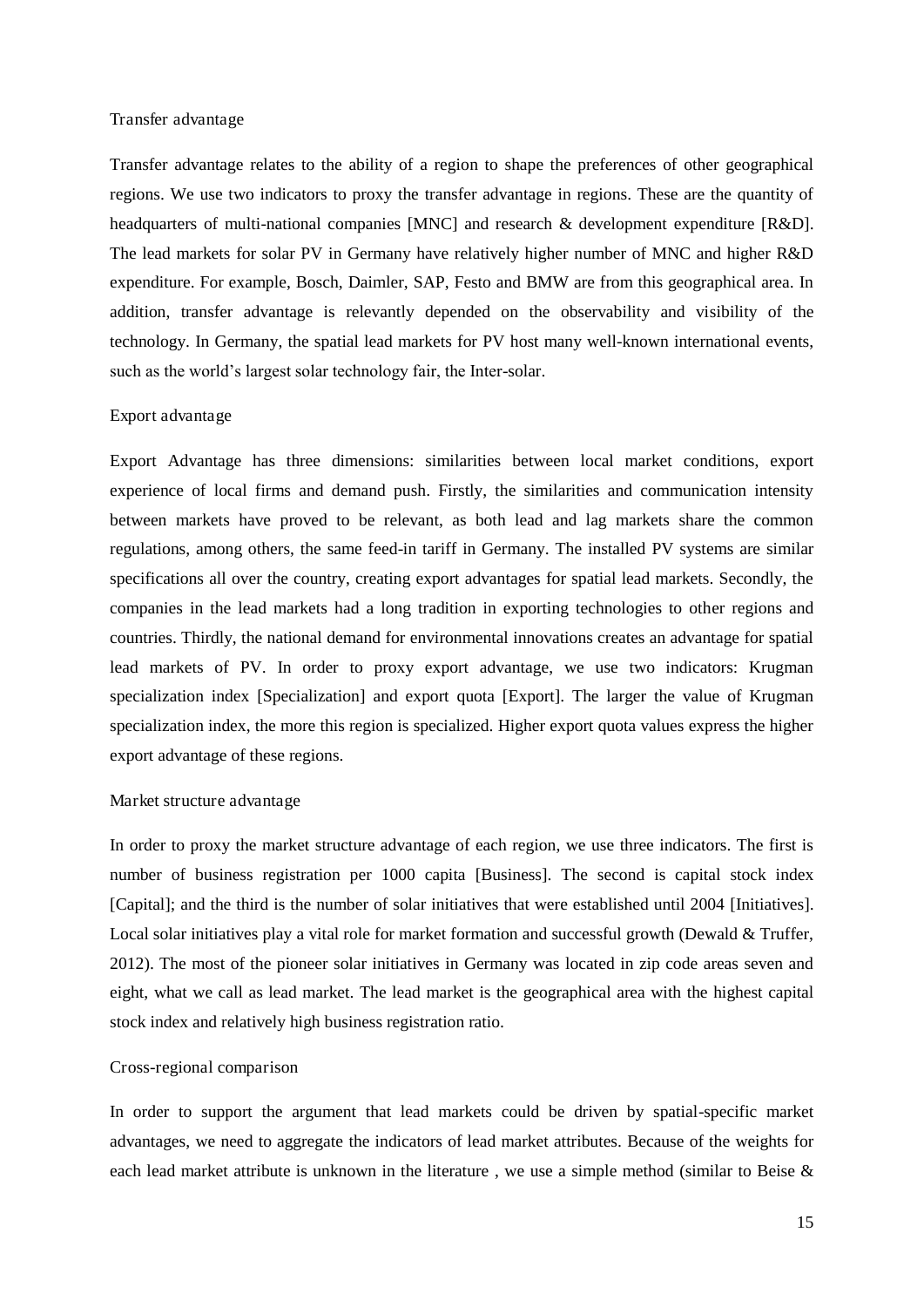Cleff, 2004). We rank the each indicator per region and calculate the mean as shown in [Table 4.](#page-13-0) Bayern and Baden-Württemberg (representing the major geographic area of identified lead marketswhich are zones 7, 8 and 9) have the highest rankings at most of the lead market attributes. In addition, we map the lead markets factors in spatial level in [Table 5.](#page-14-0)

|                  | Baden-Württemberg | Bayern         | Thüringen | Schleswig-Holstein | Hamburg        | Niedersachsen  | <b>Bremen</b> | Nordrhein-Westfalen | Hessen         | Rheinland-Pfalz | Saarland     | <b>Berlin</b> | Brandenburg | Mecklenburg-Vorpommern | Sachsen        | Sachsan-Anhalt |
|------------------|-------------------|----------------|-----------|--------------------|----------------|----------------|---------------|---------------------|----------------|-----------------|--------------|---------------|-------------|------------------------|----------------|----------------|
| 1/[LCOE]         | $\overline{2}$    | $\mathbf{1}$   | 6         | 12                 | 16             | 14             | 15            | 13                  | 5              | $\overline{4}$  | 3            | 10            | 9           | 11                     | $\overline{7}$ | $8\,$          |
| [Green]          | $\overline{4}$    | $\overline{7}$ | 14        | 5                  | $\overline{2}$ | 8              | 3             | 9                   | 6              | 10              | 11           | $\mathbf{1}$  | 13          | 15                     | 12             | 16             |
| 1/[Unemployment] | $\overline{2}$    | $\mathbf{1}$   | 10        | 7                  | 8              | 6              | 13            | 9                   | $\overline{4}$ | 3               | 5            | 16            | 11          | 15                     | 12             | 14             |
| [Housing]        | 9                 | 5              | 8         | 3                  | 15             | $\overline{4}$ | 13            | 12                  | $\tau$         | $\overline{2}$  | $\mathbf{1}$ | 16            | 6           | 11                     | 14             | 10             |
| [MNC]            | $\overline{2}$    | $\mathbf{1}$   | 6         | 9                  | 6              | $\overline{4}$ | 9             | 3                   | 5              | 9               | 9            | 6             | 9           | 9                      | 9              | 9              |
| [R&D]            | $\mathbf{1}$      | $\overline{2}$ | 12        | 11                 | $\overline{4}$ | 6              | 5             | 9                   | 3              | $8\,$           | 13           | 7             | 14          | 16                     | 10             | 15             |
|                  | 9                 | 4              | 11        | 8                  | 15             | $\overline{2}$ | 10            | $\mathbf{1}$        | $\overline{7}$ | 3               | 5            | 16            | 13          | 14                     | 6              | 12             |
| [Specialization] |                   |                |           |                    |                |                |               |                     |                |                 |              |               |             |                        |                |                |
| [Export]         | 4                 | 6              | 11        | 12                 | $\overline{2}$ | $\overline{7}$ | $\mathbf{1}$  | 9                   | 13             | 5               | 3            | 16            | 14          | 15                     | 8              | 10             |
| [Business]       | 8                 | 4              | 15        | 5                  | $\overline{2}$ | 11             | 9             | 7                   | 3              | 6               | 14           | $\mathbf{1}$  | 12          | 13                     | 10             | 16             |
|                  |                   |                |           |                    |                |                |               |                     |                |                 |              |               |             |                        |                |                |
| [Capital]        | $\mathfrak{Z}$    | $\mathbf{1}$   | 16        | 8                  | $\overline{2}$ | 10             | 6             | 11                  | $\overline{4}$ | $\overline{7}$  | 5            | 9             | 13          | 12                     | 14             | 15             |
| [Initiatives]    | 3                 | $\overline{2}$ | 8         | 15                 | $\mathbf{1}$   | 4              | 6             | $\overline{7}$      | 11             | 13              | 10           | 5             | 14          | 9                      | 12             | 16             |
| Average          | $\sqrt{2}$        | $\mathbf{1}$   | 13        | 10                 | 5              | 6              | 8             | 9                   | 3              | $\overline{4}$  | 7            | 11            | 14          | 15                     | 12             | 16             |

|  | Table 4. Ranking of indicators for each region |  |  |
|--|------------------------------------------------|--|--|
|  |                                                |  |  |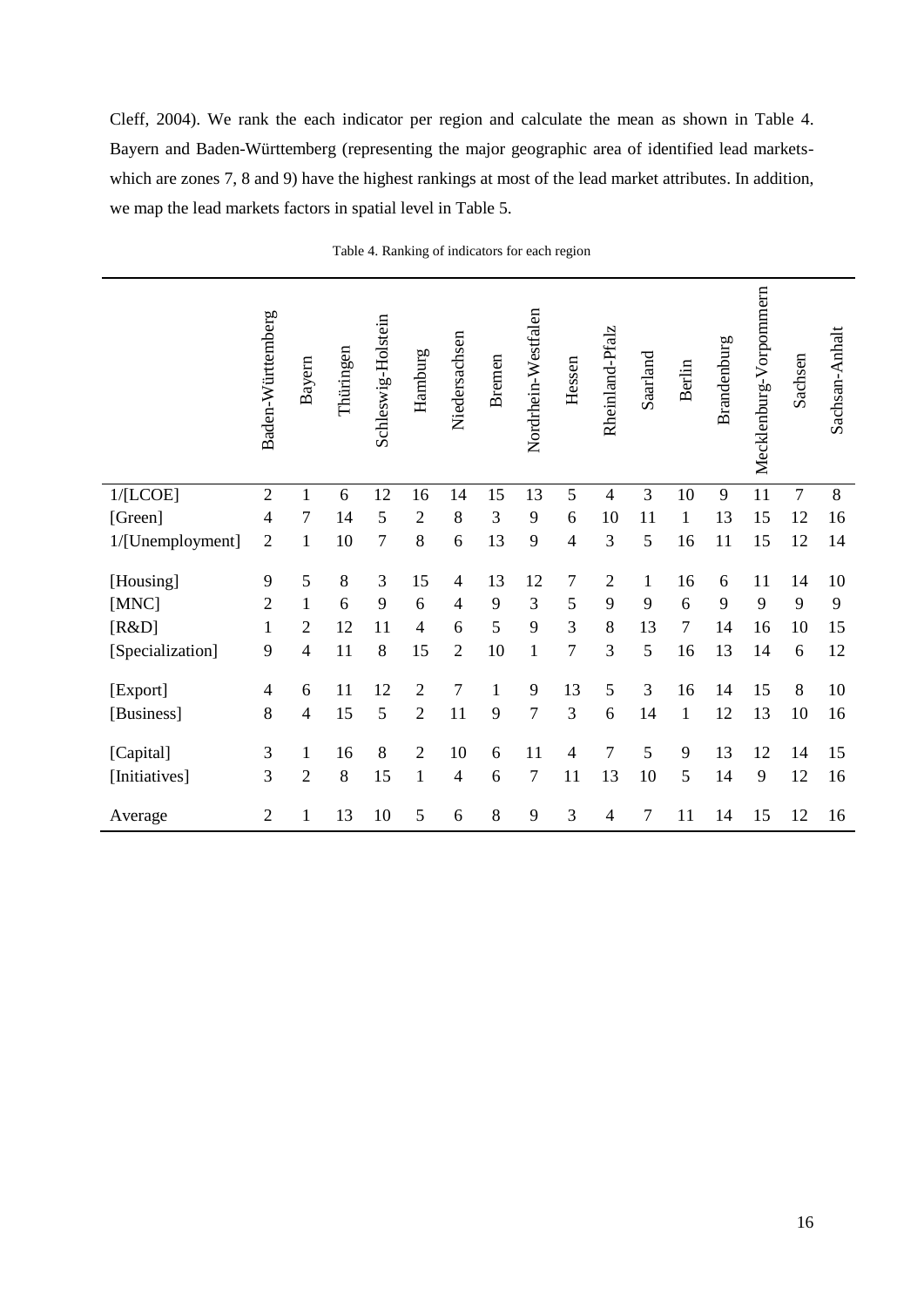

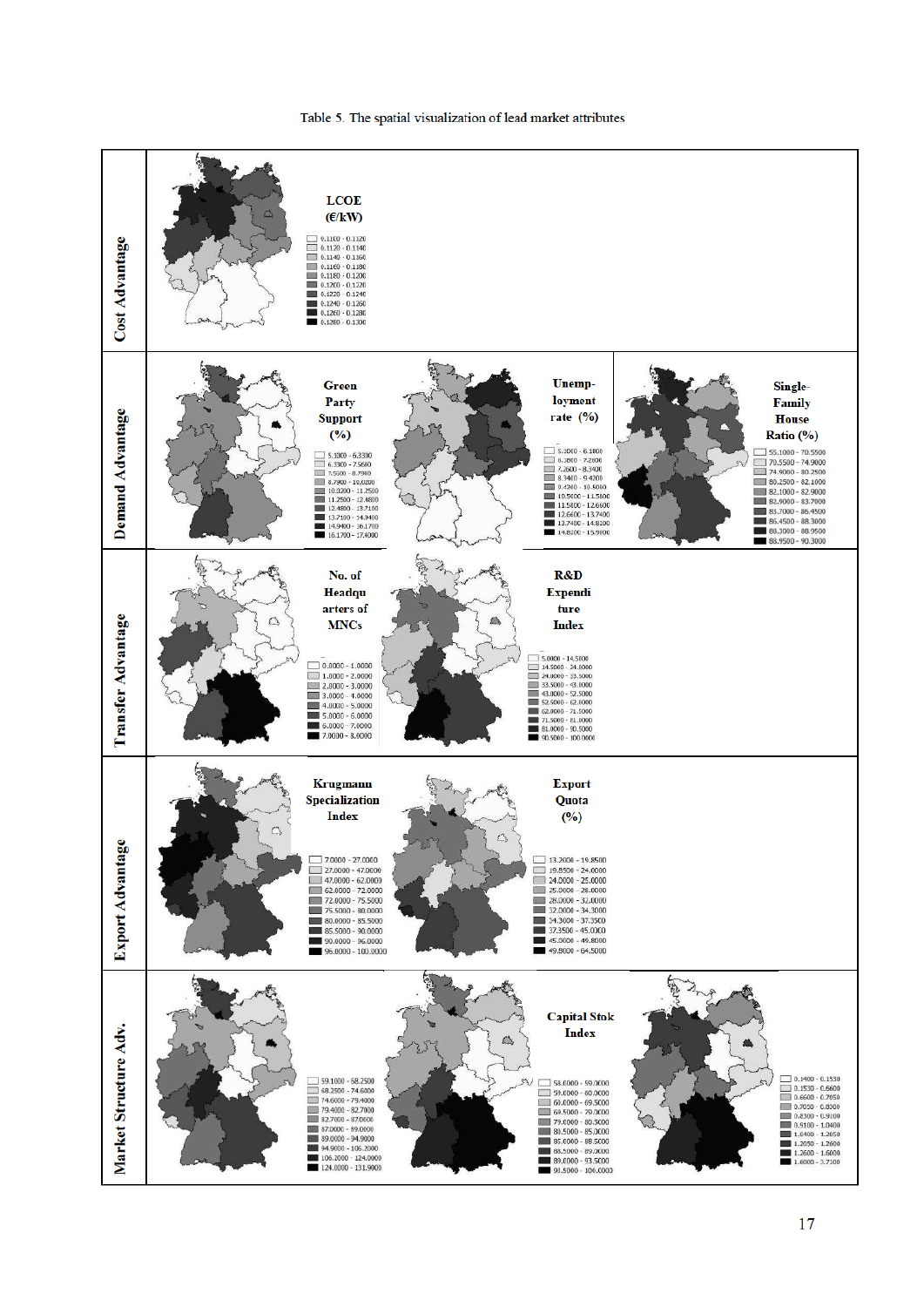## **6. CONCLUSIONS**

Innovation studies have long discussed the geographical patterns and important factors behind the diffusion of innovations. Lead Market concept (Beise, 2004) describes the demand side factors of diffusion, explaining how some countries become leaders for adoption of particular innovations. However, studies on Lead Market concept have suffered from lack of explaining sub-national markets. In this paper, we investigated the spatial dimension of diffusion patterns, providing a theoretical extension of lead market concept supported with an interesting empirical contribution.

This study explained how some regions could become the lead markets for particular innovations at subnational level. Based on the case of PV diffusion in Germany, we identified the regional lead markets and assessed the importance of spatial-specific attributes for each region. We also showed that how lag markets in PV in Germany grew faster than lead markets in the later phases, as evidence to the theoretical roots of Lead Markets concept. The theoretical implications of our study are twofold. First, we develop a spatial perspective extension on lead markets concept, which has been neglected in the literature to date. Second we provide empirical contribution, showing that lead markets can exist at sub-national levels and these spatial lead markets have a higher level of the lead market attributes: demand advantages, price advantages, export advantages, transfer advantages and market structure advantages. All lead market advantages appear to have some relevance to spatial dimension.

Our findings are particularly important for policy makers seeking to influence the diffusion of environmental innovations through regulations and subsidies. Our study shows that country-level policies do not perform in the same manner in all regions of a country. This means that it may be critical for the governments to design regional level policies if a rapid diffusion of environmental innovations is needed. For companies, we can derive some recommendations as well. When an innovation is adopted by a regional lead market successfully, companies may consider of entering to the lag markets, as the diffusion rate in the lag markets will then take off too. This means that monitoring the spatial paths of diffusion of innovations may help companies to revise their market strategies.

This study, nevertheless, has some limitations that we consider as future research. For example, finding regional level indicators is a challenge and there is no common agreement in the literature how to choose and aggregate the indicators. Therefore, further research can examine revising and extending the indicators used for lead market attributes of PV at sub-national level. Moreover, scaling down the unit of observation can provide new insights, i.e., using two digits of zip code zones instead of one digit. For further future research purposes, it will be also important to apply the lead market concept with its spatial dimension to additional cases, where different innovation designs compete with each other. We hope that this study will provide additional insights to further theoretical development of lead market concept.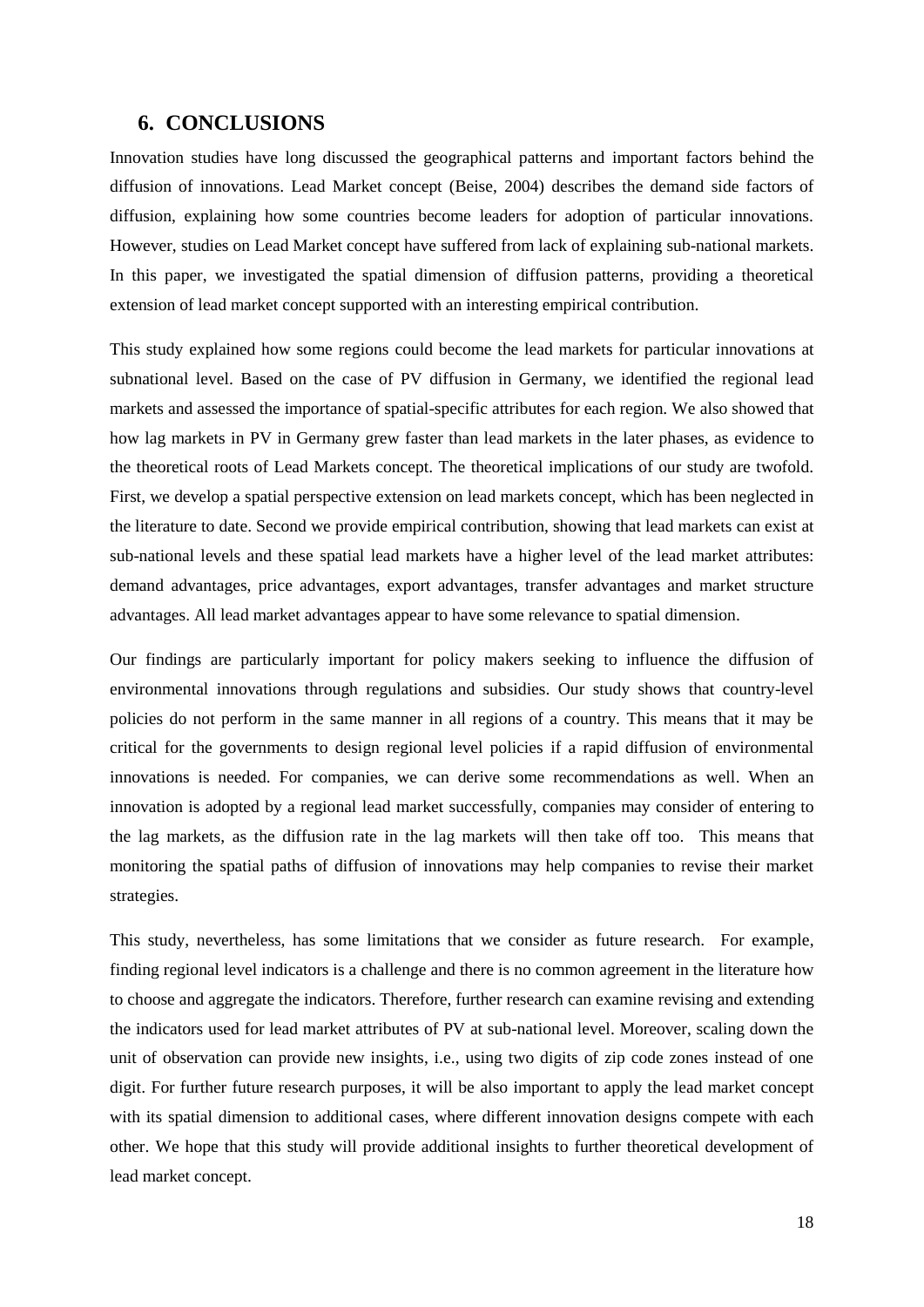# **References**

- Asheim, B., & Gertler, M. S. 2005. The Geography of Innovation: Regional Innovation Systems. In R. R. N. Jan Fagerberg, David C. Mowery (Ed.), **The Oxford Handbook of Innovation**: 291 – 317. Oxford University Press.
- Beise, M. 2001. **Lead Markets: Country Specific Success Factors of the Global Diffusion of Innovations**. Physica-Verlag Heidelberg New York.
- Beise, M. 2004. Lead markets: country-specific drivers of the global diffusion of innovations. **Research Policy**, 33(6-7): 997–1018.
- Beise, M. 2005. Lead markets, innovation differentials and growth. **International Economics and Economic Policy**, 1(4): 305–328. http://link.springer.com/10.1007/s10368-004- 0013-x, January 26, 2014.
- Beise, M., & Cleff, T. 2004. Assessing the lead market potential of countries for innovation projects. **Journal of International Management**, 10(4): 453–477.
- Beise, M., & Rennings, K. 2005. Lead markets and regulation: a framework for analyzing the international diffusion of environmental innovations. **Ecological Economics**, 52(1): 5– 17.
- Berthold, N., Kögel, D., & Kullas, M. 2009. Die Bundesländer im Innovationswettbewerb. **Bertelsmann Stiftung**.
- Blaikie, P. 1978. The theory of the spatial diffusion of innovations: a spacious cul-de-sac. **Progress in Human Geography**, 2: 268–295.
- Bollinger, B., & Gillingham, K. 2012. Peer Effects in the Diffusion of Solar Photovoltaic Panels. **Marketing Science**, 31(6): 900–912. http://www.erb.umich.edu/News-and-Events/news-events-docs/11-12/eco-labels2011/KennethGillingham.pdf, June 10, 2012.
- Boschma, R. 2005. Proximity and Innovation: A Critical Assessment. **Regional Studies**, 39(1): 61–74.
- Brachert, M., Cantner, U., Graf, H., Günther, J., & Schwartz, M. 2013. Which Regions Benefit from Emerging Industries? **European Planning Studies**, 21(11): 1703–1707.
- Brown, L. 1975. The market and infrastructure context of adoption: a spatial perspective on the diffusion of innovation. **Economic Geography**, 51(3).
- Bär, H. 2013. Lead Markets for electric vehicles China ' s and Germany ' s strategies compared. **Working Paper No. 12 within the project: Lead Markets**, (12).
- Cleff, T., Grimpe, C., & Rammer, C. 2007. The Role of Demand in Innovation A Lead Market Analysis for High-tech Industries in the EU-25. **ZEW-Centre for European Economic Research**, (Dokumentation Nr. 07-02).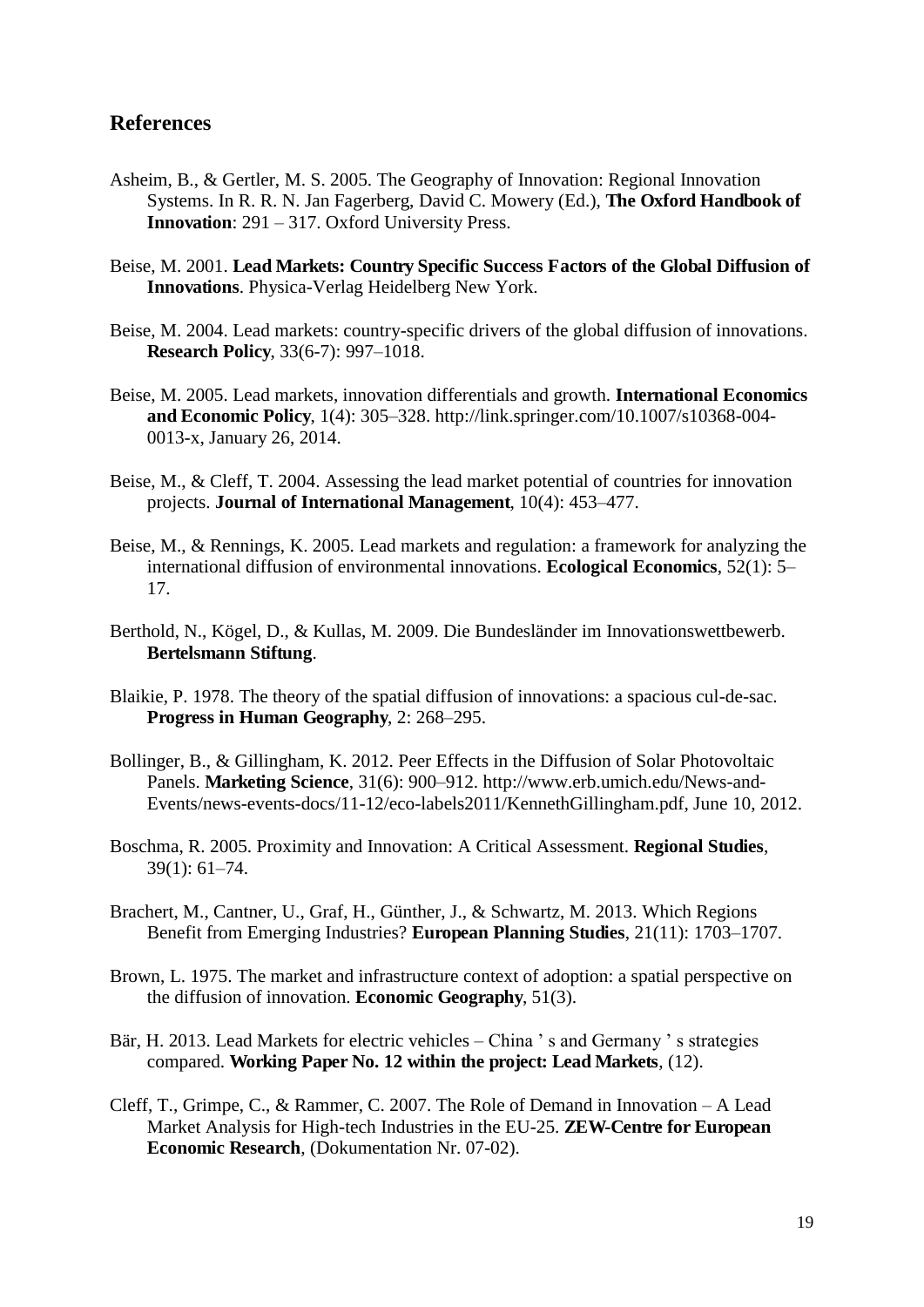- Cleff, T., Grimpe, C., & Rammer, C. 2009. Demand-oriented innovation strategy in the European energy production sector. **International Journal of Energy Sector Management**, 3(2): 108–130.
- Cleff, T., & Rennings, K. 2013. Lead Markets for Energy Efficient Appliances The Case of Refrigerators. **Working Paper No. 9 within the project: Lead Markets**, (9).
- Dewald, U., & Truffer, B. 2011. Market Formation in Technological Innovation Systems— Diffusion of Photovoltaic Applications in Germany. **Industry & Innovation**, 18(3): 285– 300.
- Dewald, U., & Truffer, B. 2012. The local sources of market formation: explaining regional growth differentials in German photovoltaic markets. **European Planning Studies**, (December 2012): 37–41.
- Drücke, O. 2004. RegioSolar : Kurzstudie Solarinitiativen in Deutschland. **Bundesverband Solarindustrie e.V. (BSi)**.
- EPIA. 2013. **Global Market Outlook For Photovoltaics 2013-2017**. European Photovoltaic Industry Association (EPIA).
- Fabrizio, K. R., & Hawn, O. 2013. Enabling diffusion: How complementary inputs moderate the response to environmental policy. **Research Policy**, 42(5): 1099–1111. http://linkinghub.elsevier.com/retrieve/pii/S0048733313000310, September 29, 2013.
- Ghoshal, S., & Bartlett, C. 1990. The multinational corporation as an interorganizational network. **Academy of management review**, 15(4): 603–625.
- Graham, B. 1998. Liberalization, regional economic development and the geography of demand for air transport in the European Union. **Journal of Transport Geography**, 6(2): 87–104.
- Griliches, Z. 1957. Hybrid corn: An exploration in the economics of technological change. **Econometrica, Journal of the Econometric Society**.
- GTAI. 2013. **Industry Overview- The photvoltaic Market in Germany**. Germany Trade & **Invest**
- Horbach, J., Chen, Q., Rennings, K., & Vögele, S. 2014. Do lead markets for clean coal technology follow market demand? A case study for China, Germany, Japan and the US. **Environmental Innovation and Societal Transitions**, 10: 42–58.
- Hägerstrand, T. 1967. **Innovation Diffusion as a Spatial Process**. The University of Chicago Press (Postscript and translation by Allan Pred).
- Jacob, K., Beise, M., Blazejczak, J., Edler, D., Haum, R., Jänicke, M., et al. 2005a. The International Adoption of Photovoltaic Energy Conversion. In F. Wolfgang (Ed.), **Lead Markets for Environmental Innovations**: 59–80. Physica-Verlag Heidelberg New York.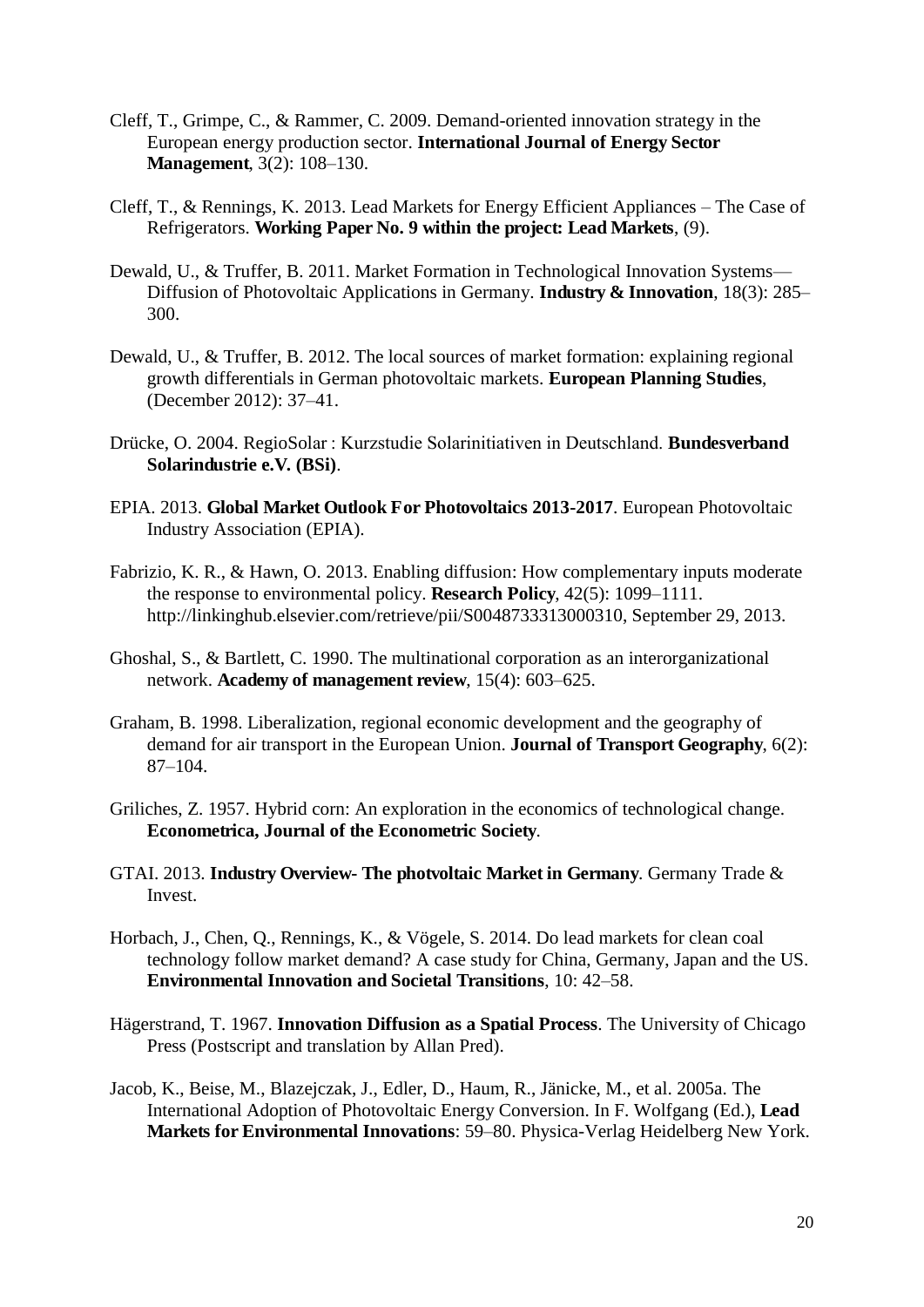- Jacob, K., Beise, M., Blazejczak, J., Edler, D., Haum, R., Jänicke, M., et al. 2005b. Lead Markets for VOC-Reduced Paints. In F. Wolfgang (Ed.), **Lead Markets for Environmental Innovations**. Physica-Verlag Heidelberg New York.
- Jacobsson, S., & Lauber, V. 2006. The politics and policy of energy system transformationexplaining the German diffusion of renewable energy technology. **Energy Policy**, 34(3): 256–276.
- Jänicke, M., & Jacob, K. 2005. Ecological modernisation and the creation of lead markets. In M. Weber (Ed.), **Towards Environmental Innovation Systems**: 175–193. Springer Berlin Heidelberg New York.
- Kalish, S., Mahajan, V., & Muller, E. 1995. Waterfall and sprinkler new-product strategies in competitive global markets. **International Journal of Research in Marketing**, 12(2): 105–119.
- Karakaya, E., Hidalgo, A., & Nuur, C. 2014. Diffusion of Eco-Innovations: A Review. **Renewable and Sustainable Energy Reviews**, (Forthcoming).
- Kost, C., Mayer, J. N., Thomsen, J., Hartmann, N., Senkpiel, C., Philipps, S., et al. 2013. Levelized Cost of Electricity, Renewable Energy Technologies. **Fraunhofer ISE**, (November).
- Köhler, J., Walz, R., Marscheder-Weidemann, F., & Thedieck, B. 2014. Lead markets in 2nd generation biofuels for aviation: A comparison of Germany, Brazil and the USA. **Environmental Innovation and Societal Transitions**, 10: 59–76. http://linkinghub.elsevier.com/retrieve/pii/S2210422413000725, February 23, 2014.
- Lazard. 2013. *Lazard's levelized cost of energy analysis*  **version 7.0**.
- Lehrer, M. 2004. National lead markets and the design competition for 3G network applications. **Journal of Business Research**, 57(12): 1397–1401.
- Marshall, A. 1890. Principles of economics.
- Morgan, K. 2004. The exaggerated death of geography: learning, proximity and territorial innovation systems. **Journal of Economic Geography**, 4(1): 3–21.
- Müller, S., & Rode, J. 2013. The adoption of photovoltaic systems in Wiesbaden, Germany. **Economics of Innovation and New Technology**, 22(5): 519–535. http://www.tandfonline.com/doi/abs/10.1080/10438599.2013.804333, February 26, 2014.
- Nuur, C., Gustavsson, L., & Laestadius, S. 2009. Promoting Regional Innovation Systems in a Global Context. **Industry & Innovation**, 16(1): 123–139.
- Oğulata, T. R. 2003. Energy sector and wind energy potential in Turkey. **Renewable and Sustainable Energy Reviews**, 7(6): 469–484.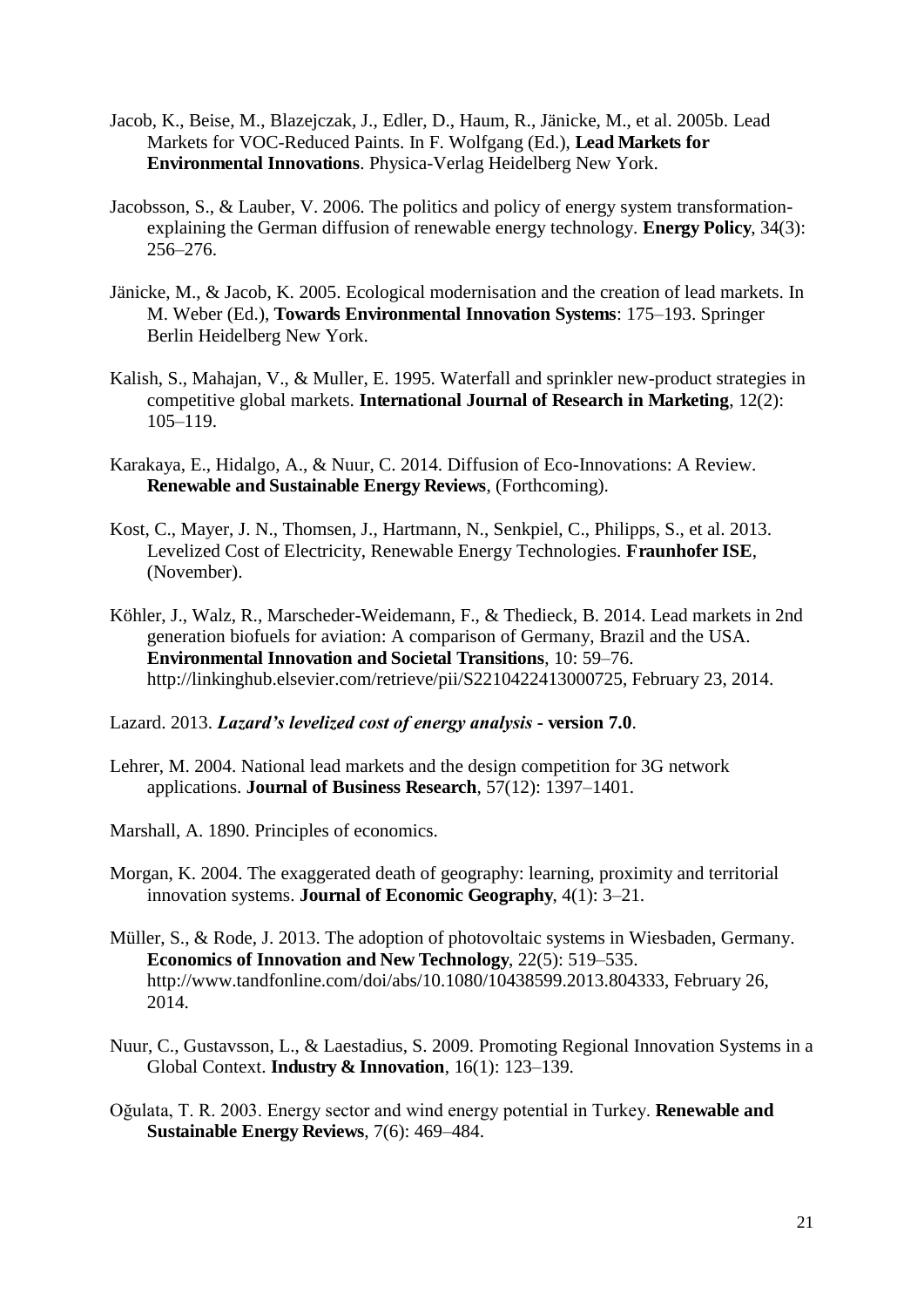- Oinas, P., & Malecki, E. J. 2002. The Evolution of Technologies in Time and Space: From National and Regional to Spatial Innovation Systems. **International Regional Science Review**, 25(1): 102–131.
- Ormrod, R. 1990. Local context and innovation diffusion in a well-connected world. **Economic Geography**, 66(2): 109–122.
- Porter, M. E. 1990. **The Competitive Advantage of Nations**. New York: Free Press.
- Porter, M. E. 2000. Location, Competition, and Economic Development: Local Clusters in a Global Economy. **Economic Development Quarterly**, 14(1): 15–34.
- Quitzow, R., Walz, R., Köhler, J., & Rennings, K. 2014. The concept of "lead markets" revisited: Contribution to environmental innovation theory. **Environmental Innovation and Societal Transitions**, 10: 4–19.
- Ren21. 2013. Renewables 2013: Global Status Report. **Renewable Energy Policy Network for the 21st Century**.
- Rogers, E. M. 1962. **Diffusion of Innovations**. New York: The Free Press.
- Rogers, E. M. 2003. **Diffusion of Innovations** (5th ed.). New York: The Free Press.
- Sá, C., Florax, R. J. G. M., & Rietveld, P. 2004. Determinants of the Regional Demand for Higher Education in The Netherlands: A Gravity Model Approach. **Regional Studies**, 38(4): 375–392.
- SLBW. 2013. Exportquote. **Landesamt, Baden-Württemberg Statistisches**. http://www.statistik.baden-wuerttemberg.de/HandelBeherb/Indikatoren/AH-XP\_exportquote.asp.
- Strang, D., & Meyer, J. W. 1993. Institutional conditions for diffusion. **Theory and Society**, 22(4): 487–511.
- Szabó, S., Bódis, K., Huld, T., & Moner-Girona, M. 2011. Energy solutions in rural Africa: mapping electrification costs of distributed solar and diesel generation versus grid extension. **Environmental Research Letters**, 6(3): 034002.
- Takeuchi, H., & Porter, M. E. 1986. Three Roles of International Marketing in Global Strategy. In M. E. Porter (Ed.), **Competition in Global Industries**: 111–146. Harvard Business School Press, Boston.
- The Economist. 2014. Hail , the Swabian housewife, Feb 1st.
- Tiwari, R., & Herstatt, C. 2012. Assessing India's lead market potential for cost-effective innovations. **Journal of Indian Business Research**, 4(2): 97–115.
- Utterback, J. M. 1994. **Mastering the dynamics of innovation: How companies can seize opportunities in the face of technological change**. **Long Range Planning**. Boston, Massachusetts: Harvard Business School Press.